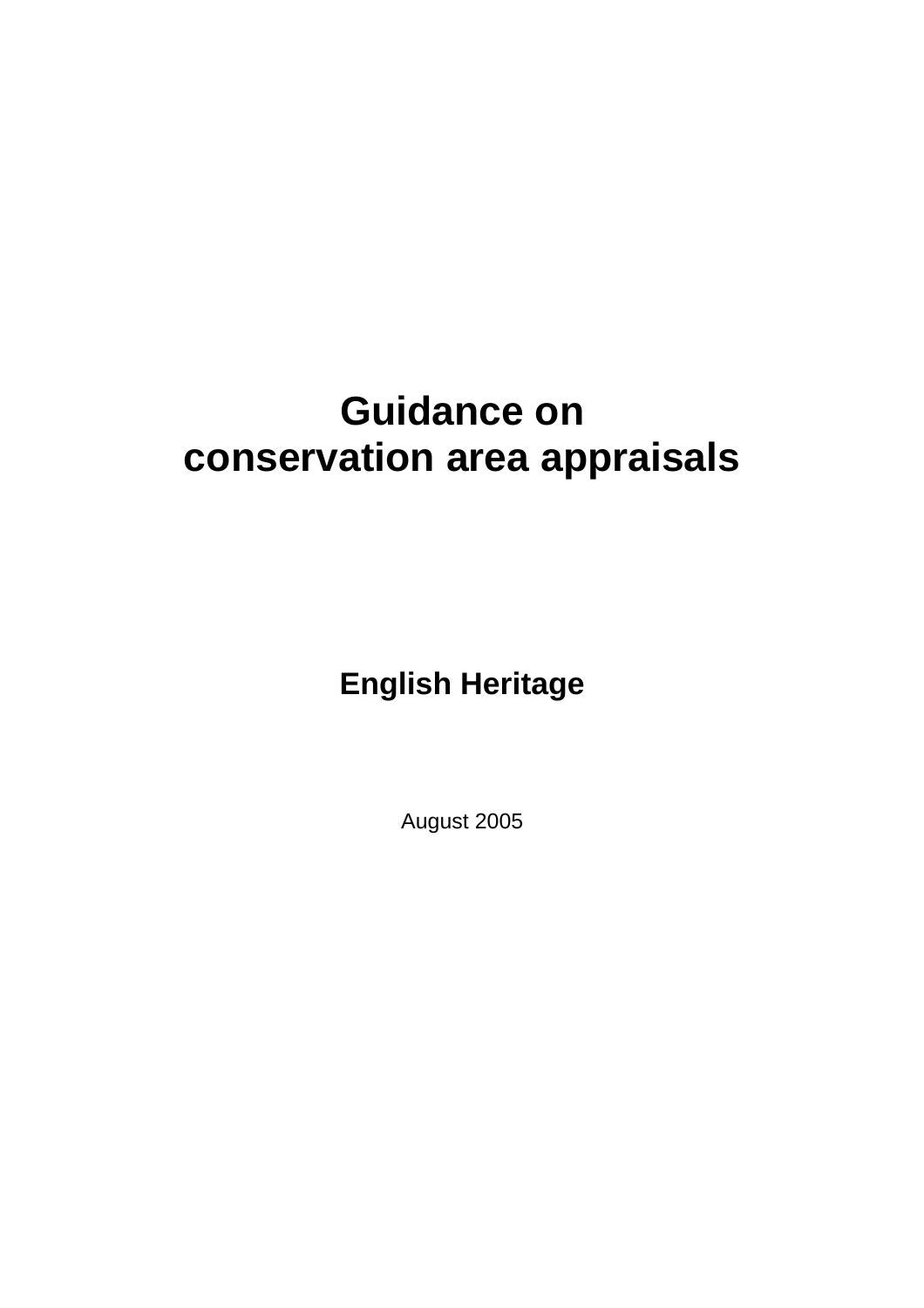# **CONTENTS**

| <b>INTRODUCTION</b>                                                                                                                                                                                                                                                                                                                                                                                                                                                                         | 3                                                                                               |
|---------------------------------------------------------------------------------------------------------------------------------------------------------------------------------------------------------------------------------------------------------------------------------------------------------------------------------------------------------------------------------------------------------------------------------------------------------------------------------------------|-------------------------------------------------------------------------------------------------|
| About the guidance                                                                                                                                                                                                                                                                                                                                                                                                                                                                          | 3                                                                                               |
| The local development framework                                                                                                                                                                                                                                                                                                                                                                                                                                                             | $\overline{\mathbf{4}}$                                                                         |
| <b>CONTEXT</b>                                                                                                                                                                                                                                                                                                                                                                                                                                                                              | 4                                                                                               |
| The right approach                                                                                                                                                                                                                                                                                                                                                                                                                                                                          | 4                                                                                               |
| The definition and importance of conservation areas                                                                                                                                                                                                                                                                                                                                                                                                                                         | 5                                                                                               |
| Benefits of appraisals                                                                                                                                                                                                                                                                                                                                                                                                                                                                      | 6                                                                                               |
| Assisting the management and development control process                                                                                                                                                                                                                                                                                                                                                                                                                                    | 6                                                                                               |
| UNDERTAKING A CONSERVATION AREA APPRAISAL                                                                                                                                                                                                                                                                                                                                                                                                                                                   | 7                                                                                               |
| Involving the community                                                                                                                                                                                                                                                                                                                                                                                                                                                                     | $\overline{7}$                                                                                  |
| Consultation                                                                                                                                                                                                                                                                                                                                                                                                                                                                                | $\overline{7}$                                                                                  |
| The form of the appraisal                                                                                                                                                                                                                                                                                                                                                                                                                                                                   | $\overline{7}$                                                                                  |
| Characterisation                                                                                                                                                                                                                                                                                                                                                                                                                                                                            | $\bf 8$                                                                                         |
| Defining the special interest of the conservation area                                                                                                                                                                                                                                                                                                                                                                                                                                      | 9                                                                                               |
| SUGGESTED FRAMEWORK FOR A CONSERVATION<br><b>AREA APPRAISAL</b><br>Introduction<br>The planning policy context<br>Definition (or summary) of special interest<br>Assessing special interest<br>Location and setting<br>Historic development and archaeology<br>Spatial analysis<br>Character analysis<br>Community involvement<br>Suggested boundary revisions<br>Local generic guidance<br>Summary of issues<br>Management proposals<br>Useful information, appendices and contact details | 9<br>9<br>$\overline{9}$<br>9<br>10<br>10<br>12<br>13<br>14<br>21<br>21<br>21<br>21<br>21<br>21 |
| <b>NEXT STEPS</b>                                                                                                                                                                                                                                                                                                                                                                                                                                                                           | 22                                                                                              |
| Adoption procedures                                                                                                                                                                                                                                                                                                                                                                                                                                                                         | 22                                                                                              |
| Monitoring                                                                                                                                                                                                                                                                                                                                                                                                                                                                                  | 22                                                                                              |
| Review and updating                                                                                                                                                                                                                                                                                                                                                                                                                                                                         | 22                                                                                              |
| <b>HELM</b>                                                                                                                                                                                                                                                                                                                                                                                                                                                                                 | 23                                                                                              |
| References and further reading                                                                                                                                                                                                                                                                                                                                                                                                                                                              | 24                                                                                              |
| APPENDIX 1 - Assessment of unlisted buildings in a conservation area                                                                                                                                                                                                                                                                                                                                                                                                                        | 25                                                                                              |
| APPENDIX 2 - Summary of a suggested format for a character appraisal                                                                                                                                                                                                                                                                                                                                                                                                                        | 26                                                                                              |
| APPENDIX 3 - Guidelines for commissioning appraisals                                                                                                                                                                                                                                                                                                                                                                                                                                        | 27                                                                                              |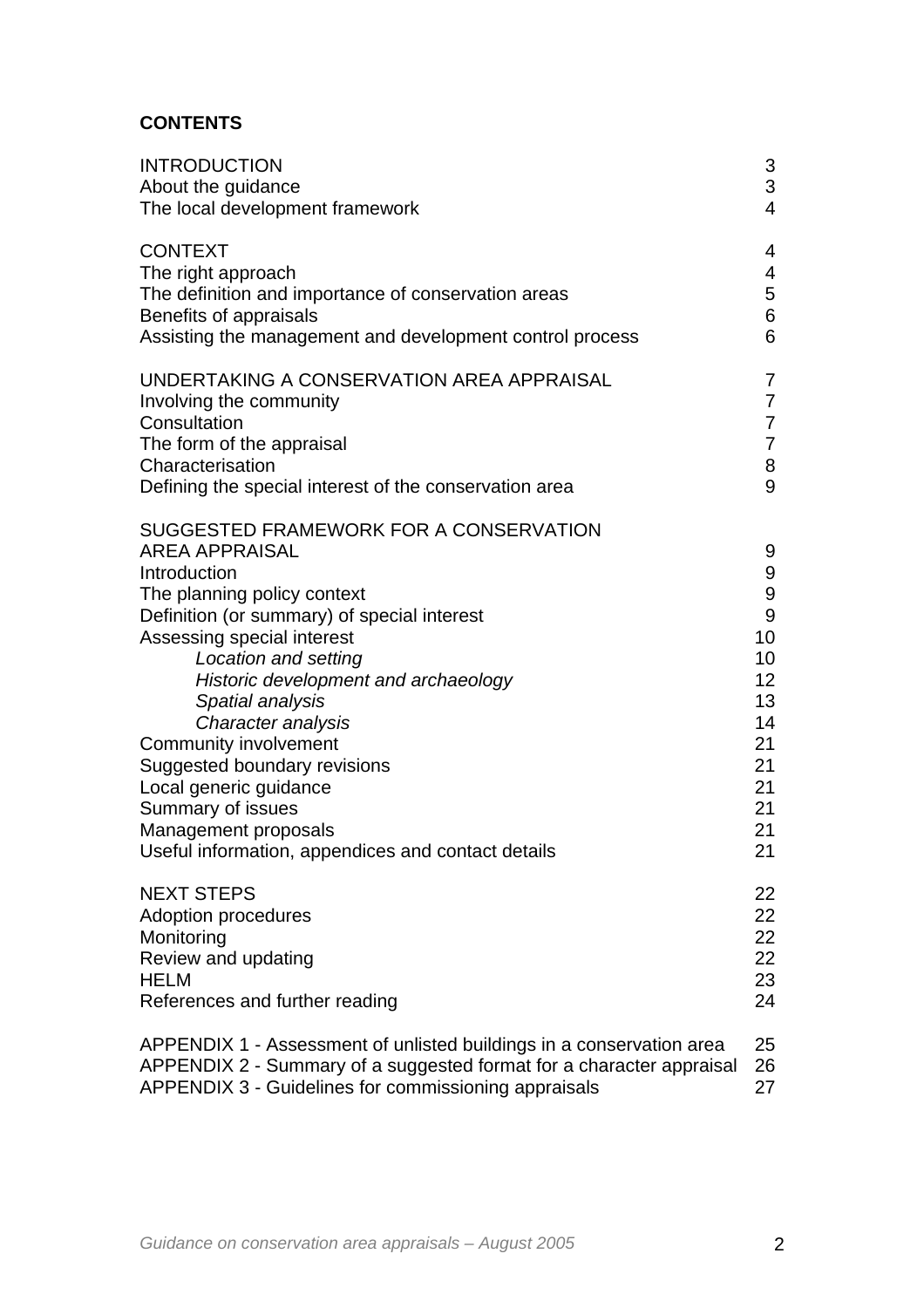# **INTRODUCTION**

'*Conservation area appraisals, like conservation plans, depend upon an understanding of the area which draws upon techniques of conservation based research and analysis. Conservation area appraisals could also, like conservation plans, include a more specific assessment of significance and some analysis of how that significance is vulnerable as the basis for defining policies for preserving or enhancing their character*.['1](#page-2-0)

Just as conservation area designation should not be seen as an end in itself, neither should the preparation of a conservation area appraisal. Rather, it should be regarded as the first step in a dynamic process, the aim of which is to preserve and enhance the character and appearance of the designated area - and to provide a basis for making sustainable decisions about its future through the development of management proposals. Ideally, an appraisal should be prepared prior to designation; but, for many existing conservation areas, this will not have been done. Undertaking (or commissioning) an appraisal therefore offers an opportunity to re-assess the designated area and to evaluate and record its special interest. Involving the local community in that process is essential.

# **About the guidance**

This guidance offers advice to those undertaking, or commissioning, conservation area appraisals. It complements and should be read in conjunction with the companion English Heritage's publication *Guidance on the management of conservation areas[2](#page-2-1)* , which describes the legislative and planning policy framework and deals with most aspects of conservation area designation, control, and enhancement.

The key government guidance on all development affecting historic buildings, conservation areas and sites of archaeological interest remain Planning Policy Guidance Note 15 (PPG15) *Planning and the historic environment* (1994), and Planning Policy Guidance Note 16 (PPG16) *Archaeology and planning*  (1990), until these are rewritten as a new Planning Policy Statement (PPS). The legislation to which this guidance primarily refers is the Town and Country Planning Act 1990 ('the principal Act') and the Planning (Listed Buildings and Conservation Areas) Act 1990 ('the Act').

Government reform of the planning system inevitably will have an impact on the way in which the heritage is dealt with. Our approach to understanding and managing historic areas needs be kept under review and adapted as the wider planning context evolves. *This guidance is therefore being issued as a consultative document*. It is intended to review it within the next two years and feed back to the English Heritage Policy Team on its scope, practicability and usefulness would be welcomed.

<span id="page-2-0"></span><sup>1</sup> *Informed Conservation*, section 6.10, Kate Clarke, English Heritage, 2001

<span id="page-2-1"></span> $2$  English Heritage, 2005 – available on the HELM website: www.helm.org.uk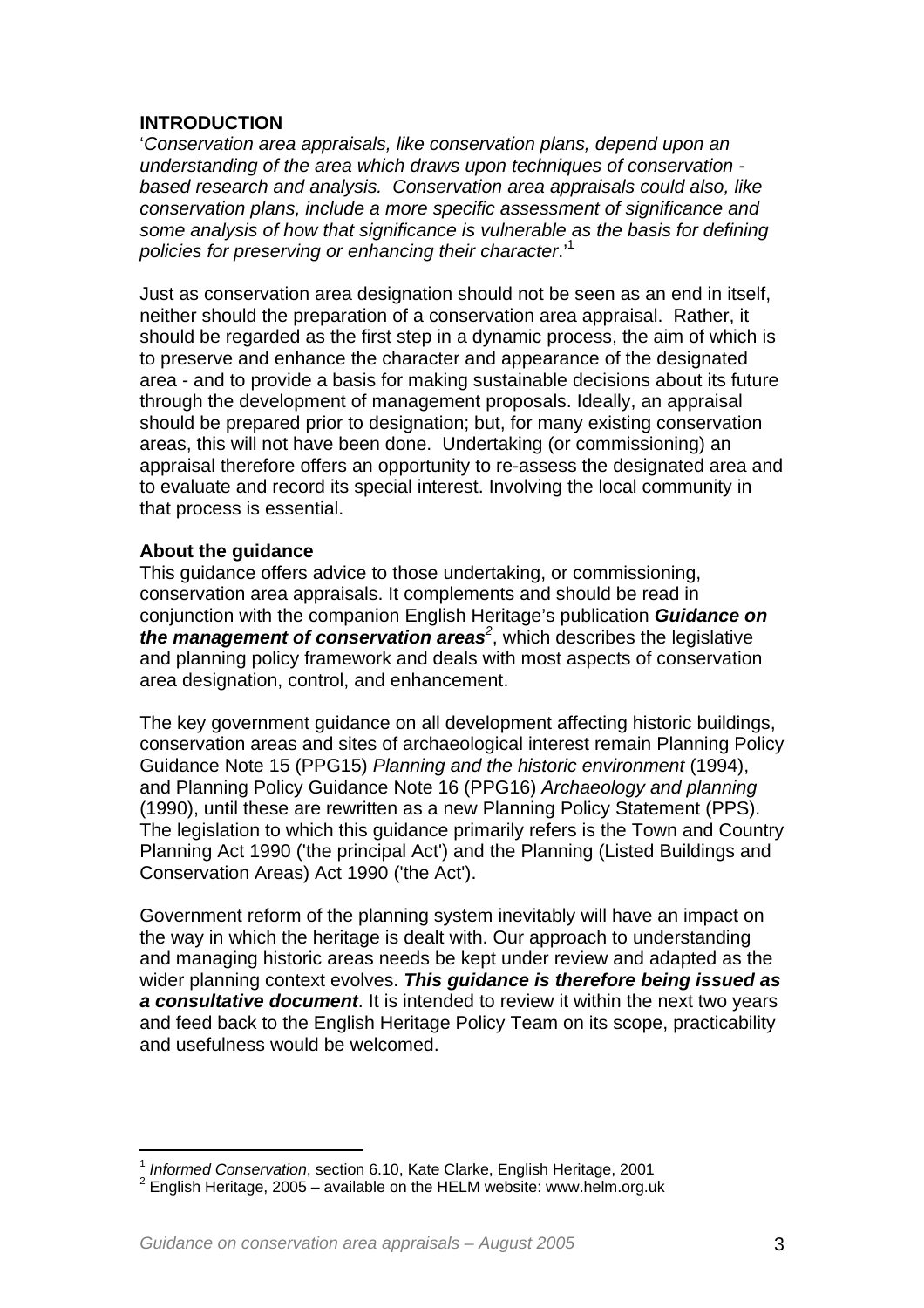# **The local development framework**

The government has introduced a new kind of planning system in which the focus is on flexibility. Local authorities now produce *local development frameworks* (LDFs), which consist of *development plan documents* (DPDs), which form part of the statutory development plan; *supplementary planning documents* (SPDs), which expand policies set out in a DPD; and the local authority's *statement of community involvement* (SCI). *Area action plans* (AAPs), which focus on short-term implementation, can be used within the LDF to provide the planning framework for areas where significant change or conservation is needed. All local development documents must be subject to sustainability appraisal (SA), incorporating the requirements of the Strategic Environmental Assessment Directive (SEA) and need to be included in the local authority's *local development scheme* (LDS).

Details of the relationship between conservation area management and the LDF system can be found in section 1 of *Guidance on the management of conservation areas*, pages 5-7.

# **CONTEXT**

# **The right approach**

Every area has a distinctive character, derived from its topography, historic development, current uses, and features such as streets, hedges, archaeological monuments, buildings and place names. Understanding and appreciating an area's character, including its social and economic background and the way in which such factors have shaped the urban fabric, should be the starting point for making decisions about both its management and its future.

In a large, complex and/or multi-period conservation area, the character may vary considerably within the boundary. For example, a small market town may have a medieval core, focused on a market place or church, then a Georgian phase of development of grander houses and formal streets, followed by the arrival of the railway and Victorian residential development, and eventually by modern housing at the edges and on gap sites.

Where the character of an area is composite in this way and the phases of growth are clear, it will often be worth analysing the character areas or phasing separately, looking at, for example:

- current and past land use
- social and economic background
- orientation
- archaeological and historic sites
- geological and topographical mapping
- density and types of buildings
- place names and earliest references
- communication types and patterns
- comprehensive and selective historic mapping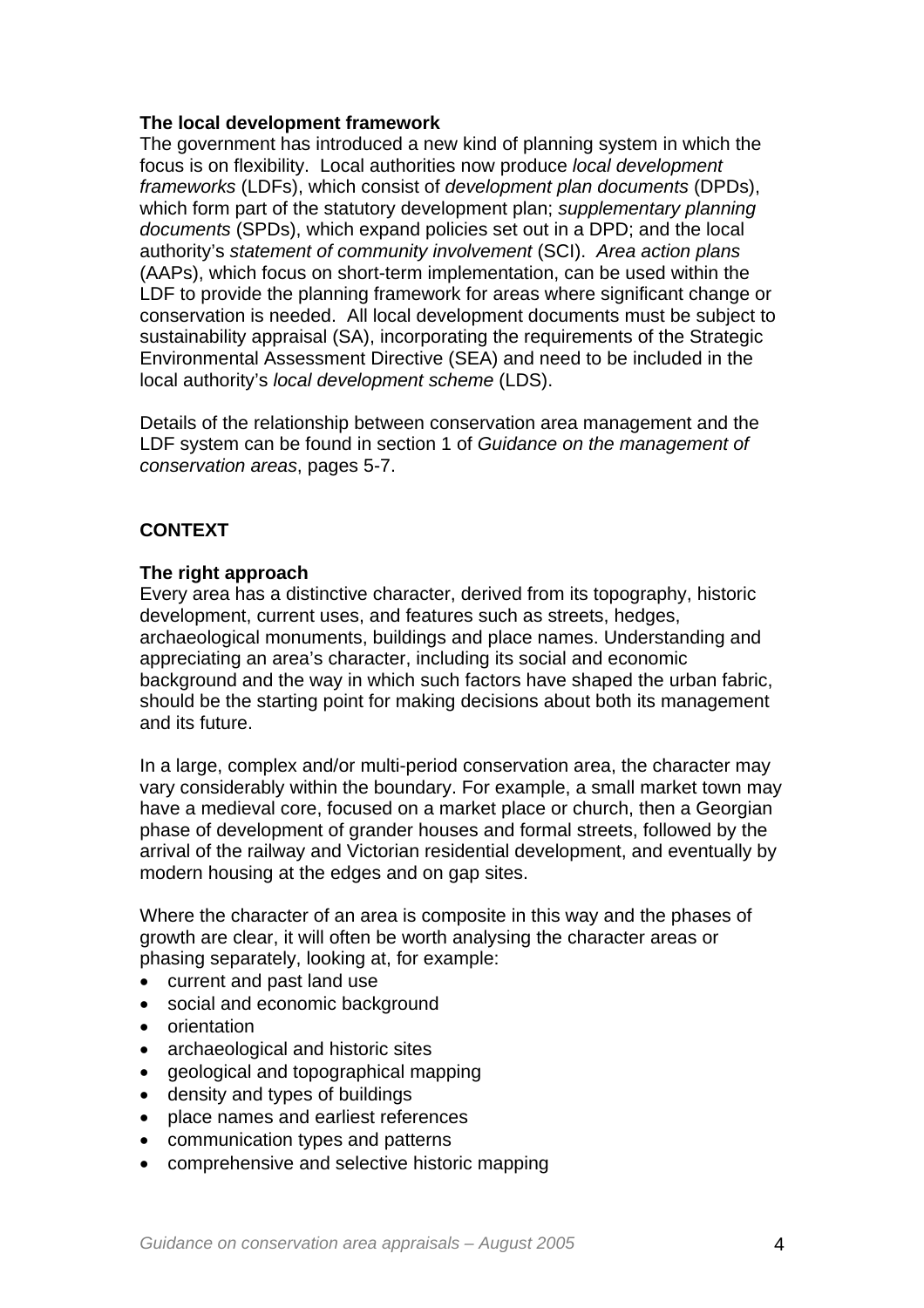- aerial photographs
- documentary sources
- historic environment record  $(HER)^3$  $(HER)^3$  data
- characterisation and extensive urban studies (EUS)<sup>[4](#page-4-1)</sup>
- statutory and non-statutory designations.

In many, especially urban, areas, rebuilding may have taken place many times over the same sites, resulting in overlays of building forms and styles which are often contained within an ancient framework. The richness of an area today may reflect the build-up of successive historic periods.

The appraisal should include a brief analysis of urban morphology (the way in which the area has changed over time) and historic maps to show how the layout has altered and developed. Understanding urban morphology can help guide the approach to new development, for example, by highlighting where historic street patterns have been obliterated by less appropriate development. For larger or more complex areas, the appraisal may also include, or identify the need for, an urban design analysis, which can help with understanding an area's strengths and problems. $5$ 

An appraisal is not an end in itself – and it should not result solely in a series of detailed descriptions of apparently discrete sub-areas, losing sight of the character of the area as a dynamic whole. The appraisal process should lead to a better understanding of the development of the area and what makes it the place it is today, and provide the basis for positive management of the conservation area.

# **The definition and importance of conservation areas**

Conservation areas are widely considered to be useful by local authorities and more than 9,100 have been designated. The Act defines a conservation area as 'an area of special architectural or historic interest the character or appearance of which it is desirable to preserve or enhance'.<sup>[6](#page-4-3)</sup> Designation places certain duties on local authorities and these are described in *Guidance on the management of conservation areas*, page 9.

Deciding which areas are of 'special interest' and warrant designation is a matter for local planning authorities, using adopted local criteria drawn up for the authority's area as a whole and involving the local community, perhaps through the development plan document process. For the designation of conservation areas to be effective, however, it is important that rational and consistent judgements are made in determining their special qualities and local distinctiveness, as well as their value to the local community. Such judgements should be based on a thorough understanding of the area in its wider context, reached through a detailed appraisal of its character.

<sup>-&</sup>lt;br>3

<span id="page-4-1"></span><span id="page-4-0"></span> $^{\rm 3}$  Formerly the SMR (sites and monuments record)<br><sup>4</sup> See [www.english-heritage.org.uk/server/show/nav.1294](http://www.english-heritage.org.uk/server/show/nav.1294) for information on EUSs

<span id="page-4-2"></span><sup>5</sup> Helpful guidance on urban design is provided in *By Design – Urban design in the planning system: towards better practice* DETR (2000)

<span id="page-4-3"></span>Section 69 (1)(a)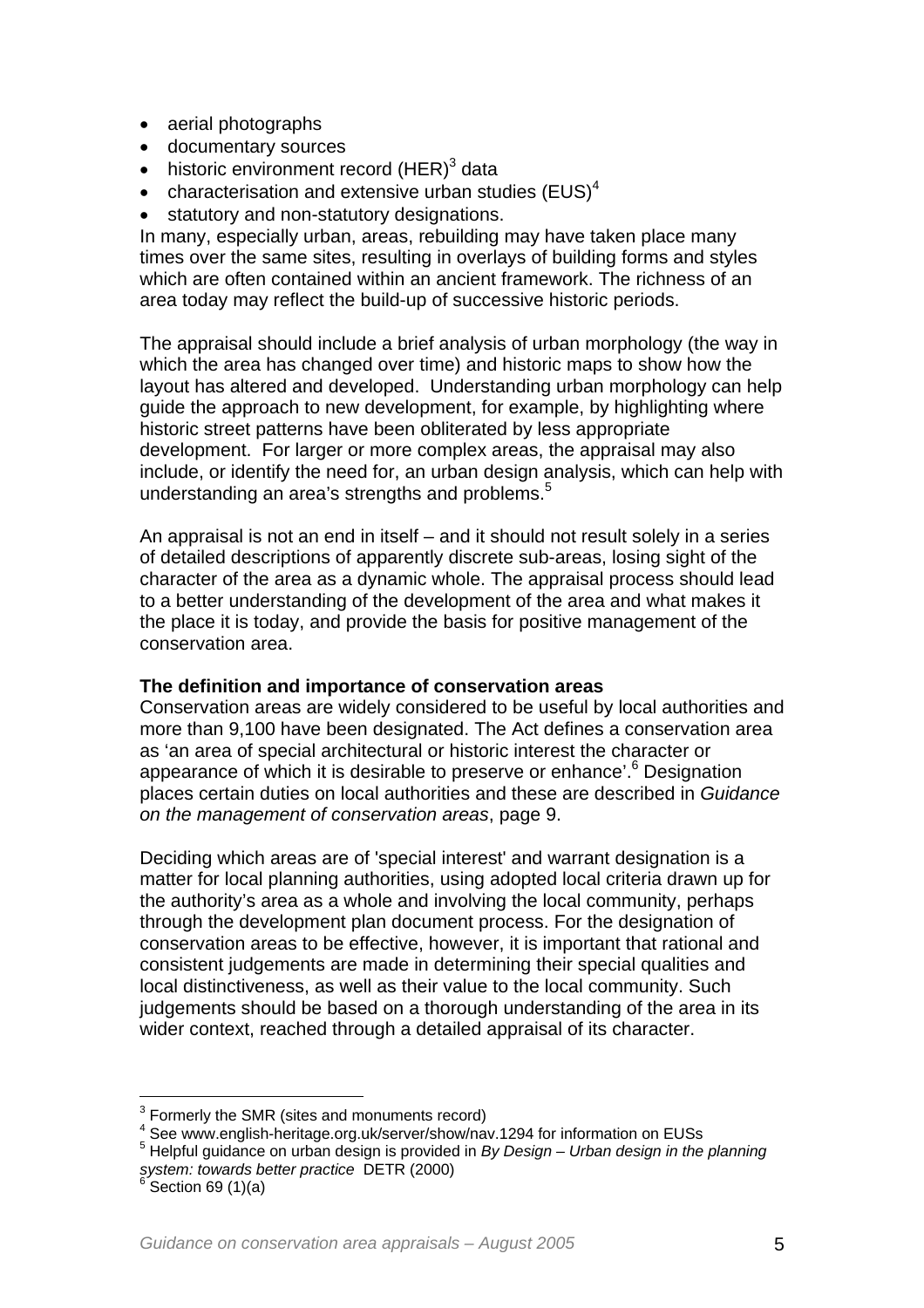# **Benefits of appraisal**

A clear, comprehensive appraisal of the character of a conservation area provides a sound basis for development control and for developing initiatives to improve the area. The Planning and Compulsory Purchase Act 2004 requires determination of planning applications to be made in accordance with the provisions of the development plan, unless material considerations indicate otherwise.<sup>[7](#page-5-0)</sup> A clear definition of those elements which contribute to the special architectural or historic interest of a place will enable the development of a robust policy framework for the future management of that area, on which applications can be considered. PPG 15 stresses the need for local planning authorities to define and record the special interest, character and appearance of all conservation areas in their districts. $8$ 

A local authority's reasoning for designating a conservation area, as set out in a formal character appraisal published in support of a supplementary planning document (see *Guidance on the management of conservation areas*, pages 6-7), will be taken into account by the First Secretary of State in considering related planning appeals. Where asked to make a direction<sup>[9](#page-5-2)</sup> allowing a local authority to carry out urgent works to preserve an unlisted building in a conservation area, the First Secretary of State is more likely to do so where the area's special interest has been clearly defined and published. This information will also be helpful to those considering investment in the area and can be used to guide the form and content of new development. If funding is sought for grant-aid, such as a Townscape Heritage Initiative (THI), an appraisal can be useful in demonstrating the value of the area.

Beyond their use as planning tools, appraisals have a much wider application as educational and informative documents for the local community.

# **Assisting the management and development control process**

It is vital, therefore, for the special interest justifying designation to be clearly defined and analysed in a written appraisal of the area's character and appearance. This will not only provide a sound basis, defensible on appeal, for policies in the relevant supplementary planning documents and area action plans and for development control decisions, but will also form the framework for developing a management strategy for the area (see *Guidance on the management of conservation areas*, page 14). The need for an authority to have up-to-date appraisals and related management proposals for all its conservation areas is the subject of a new three-part heritage "Best Value Performance Indicator["10](#page-5-3) (see *Guidance on the management of conservation areas*, page 4).

Appraisals should be carried out for all new, or extensions to existing, conservation areas as a matter of course, in order to inform the designation process. If a local authority has many conservation areas, priority should be

 $\frac{1}{7}$  $<sup>7</sup>$  See Section 38(6).</sup>

<span id="page-5-1"></span><span id="page-5-0"></span> $8$  PPG15, paragraph 4.4

<span id="page-5-2"></span><sup>&</sup>lt;sup>9</sup> Section 76

<span id="page-5-3"></span><sup>10</sup> BV 219(a)-(c) *Preserving the special character of conservation areas* issued by ODPM on 28 February 2005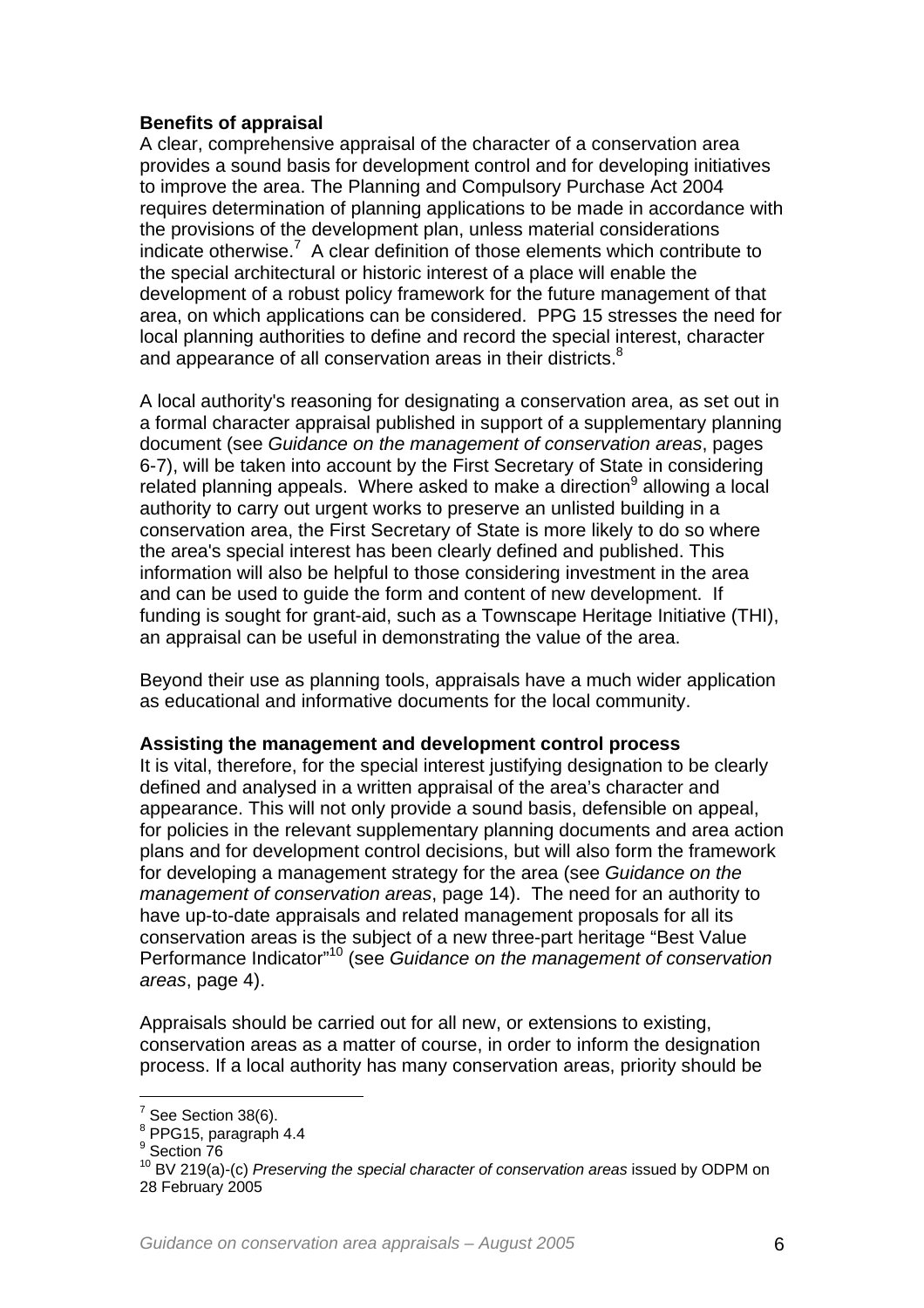given to preparing appraisals for those areas where the pressure for change is greatest. These are often in the historic retail (high street) or commercial centres, areas where significant development proposals are anticipated, areas where pressure for residential development is high, or areas of economic decline in need of regeneration.

To be effective, appraisals should be realistic, succinct and as informative as possible. A distinction should be made between the character appraisal and related management issues, which should be dealt with in a related management strategy based on the appraisal (see page 21). The appraisal should, of course, identify problems and pressures and recommend where further analysis, specific action or detailed guidance is required. Both elements – character appraisal and management strategy - should be as concise as possible: a practical advantage of shorter documents is that they can be modified and regularly updated (perhaps as frequently as every year or two in areas undergoing rapid change) with relative ease.

# **UNDERTAKING A CONSERVATION AREA APPRAISAL**

# **Involving the community**

Over the past thirty years, the approach to designating conservation areas has changed significantly and much greater emphasis is now placed on involving the local community in evaluating what makes an area 'special', whether it should be designated and where the boundaries should be drawn. Public participation should be an integral part of the appraisal process: further advice on community involvement can be found page 21.

#### **Consultation**

Once a conservation area appraisal has been completed in draft form, it should be issued for public comment. Local consultation can help to bring valuable public understanding and 'ownership' to proposals for the area. Thought should be given to encouraging a wide public debate, drawing together local people, residents' groups, amenity groups, businesses, and other community organisations, in a discussion about the issues facing the area and how these might be addressed. Ideally, consultation should be undertaken generally in line with the local authority's statement of community involvement (SCI) – see *Guidance on the management of conservation areas*, page 10.

# **The form of the appraisal**

Assessments of an area's special architectural or historic interest should be based on a careful analysis of the area, which should be as clear and objective as possible. Conservation areas vary greatly in both their nature and character, from small rural settlements to historic enclaves within large conurbations, and from seaside-towns to country estates set in designed landscapes. They also differ in the extent to which they cover a settlement, whether the majority, or merely a part of it. Appraisals should differ accordingly and there can be no national prescription; local needs and resources should determine their scope and content. Set out below is a range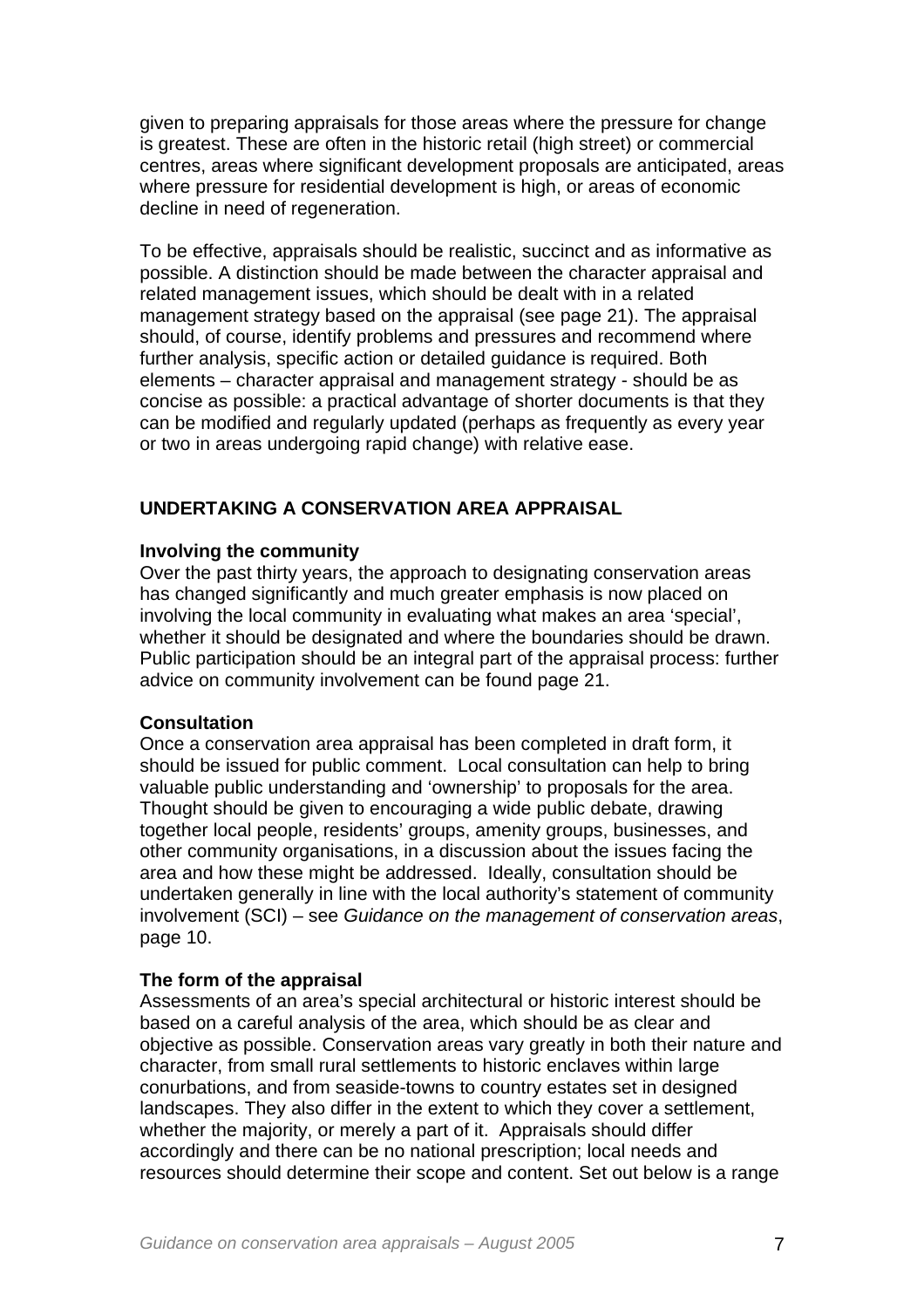of headings that may be helpful in establishing an appropriate framework for an appraisal. Undertaking a thorough, comprehensive character appraisal involves a range of skills, including social and economic analysis and particularly some expertise in architectural history, urban design and archaeology.

The emphasis in the published appraisal should be on graphic presentation that makes an immediate, easily understandable impact. Wherever possible, local authorities should use a geographical information system (GIS) for its many benefits, from ease of revision and updating to its variety of outputs. Illustrations might include any, or combinations, of the following:

- a map that places the conservation area in its wider setting, whether within a larger settlement, or in the context of a rural landscape hinterland;
- a map or sketch that demonstrate the area's historical development and identifies places or buildings with particular historical associations;
- a map illustrating current uses, for example, related to different historic building types (residential, commercial, industrial);
- a townscape analysis map showing, for example, spatial issues such as important views into and out of the conservation area, landmarks, and open or green spaces; or temporal issues, such as the extent to which preurban landscape features (such as the lines of former field boundaries) survive in the current townscape;
- a map showing listed, locally listed (or buildings of townscape merit) and unlisted buildings or groups of buildings that contribute positively to the character or appearance of the area, scheduled monuments and areas of archaeological interest (this could be combined with the townscape analysis map, depending on the size and complexity of the area)
- photographic images or drawings of buildings and characteristic local details

It should be made clear in the text that no appraisal can ever be completely comprehensive and that omission of any particular building, feature or space should not be taken to imply that it is of no interest.

# **Characterisation**

Characterisation (the mapping, describing, analysing and understanding of the existing townscape or landscape character<sup>11</sup>) is a parallel technique that can help the appraisal process. Most historic characterisation studies define the distinctive historic element of today's urban and rural environment across large rural areas, or cover the whole of a settlement. They are therefore compiled at a strategic level and can provide a wider context for conservation area appraisals and help in defining boundaries, as well as providing some information for sustainable management even beyond the conservation area. Some specific characterisation techniques can also be used within conservation areas, for example, to identify distinctive 'character areas', or zones.

<span id="page-7-0"></span><sup>11</sup> *Using Historic Landscape Characterisation*, Jo Clark et al, English Heritage/Lancashire CC, 2004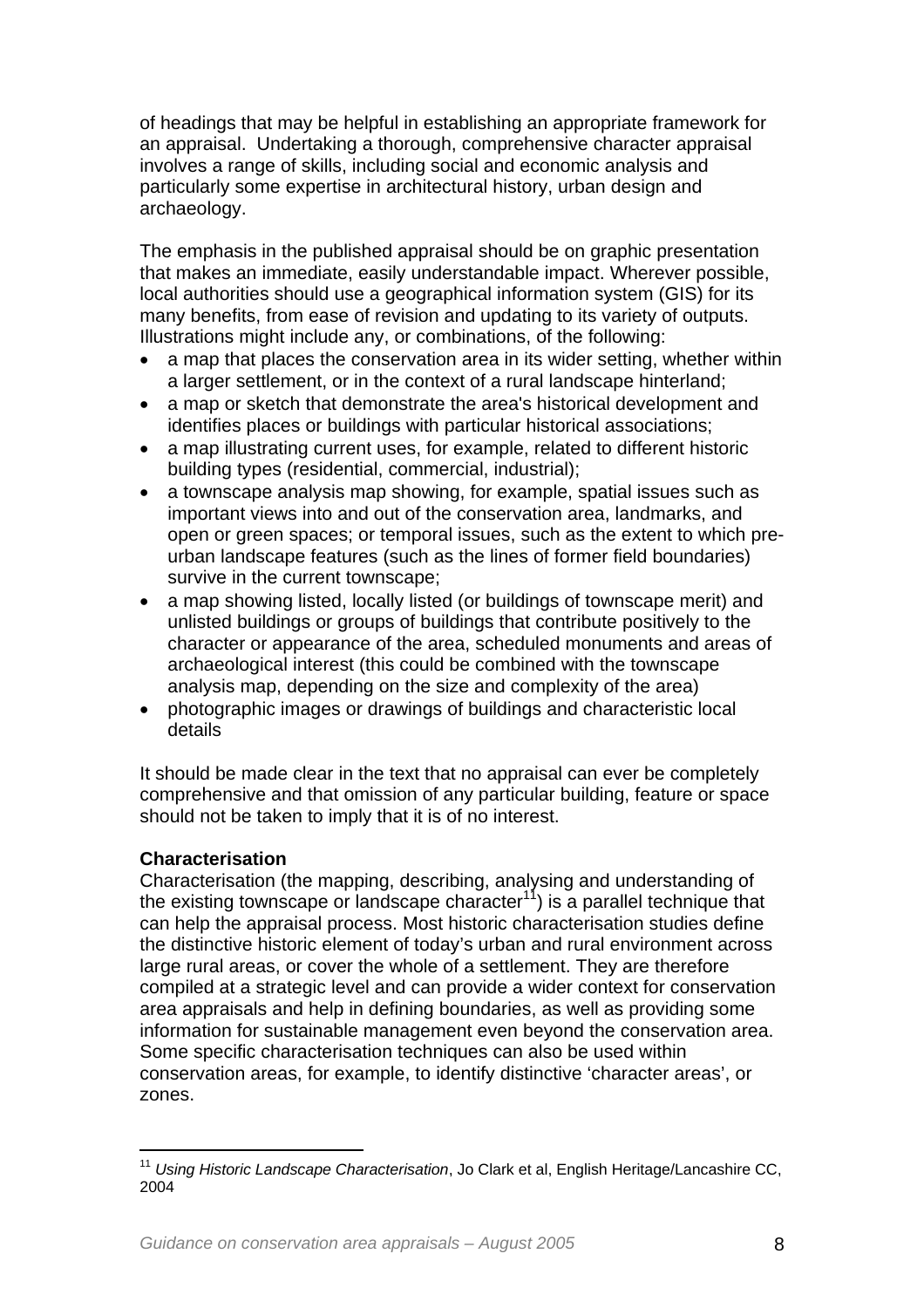# **Defining the special interest of the conservation area**

Defining the 'special interest' of an area is the main purpose of an appraisal. The distinctiveness of a place may well derive from more than its appearance (the Act makes it clear that the character and appearance of a conservation area must be considered separately - although they may, in some cases, mean the same thing<sup>12</sup>). Such distinctiveness may draw on other senses and experiences, such as sounds, smells, local environmental conditions, or historical associations. The qualities of a place may change from daytime to night. Such intangible elements of character can be identified, but not directly protected or controlled. Defining and protecting what exists, such as buildings and the spaces between them (streets, squares, paths, yards, and gardens), can help to sustain the activities and uses that contribute to the special character of a place.

Defining character, or special interest, involves more than simply recording the appearance of the area, its individual buildings and other heritage assets, and documenting its historical development. It includes understanding (describing and analysing) and assessing the value or significance of the area, both in its parts and as a whole. Taking account of the values attached to the area by the local community and all those with a legitimate interest in it will be a vital element of that process.

# **SUGGESTED FRAMEWORK FOR A CONSERVATION AREA APPRAISAL**

# **Introduction**

This should explain the background to the study and describe the general identity and character of the conservation area (including when it was designated), its place within the wider settlement or surrounding landscape, the scope and nature of the appraisal and the dates of survey, adoption and publication. Any significant sources of information might also be mentioned.

# **The planning policy context**

The national, regional and local policy framework should be set out, with reference to the local development framework. A brief explanation of what a conservation area is should be included, with an explanation of its 'special architectural or historic interest', and a summary of the implications of designation and the local authority's duties in regard to conservation areas.

# **Definition (or summary) of special interest**

This is the core of the appraisal, where the 'special architectural or historic interest' of the area that warrants designation, the 'character or appearance of which it is desirable to preserve or enhance', is defined. Assuming that the appraisal process has identified and analysed character areas or zones, the 'parts' will have been described in detail and the special interest of each area evaluated. But the whole is generally greater than the sum of its parts and this should be articulated and defined. Recognising the value or values

<span id="page-8-0"></span><sup>&</sup>lt;sup>12</sup> See Mynors, C *Listed Buildings, Conservation Areas and Monuments* 3<sup>rd</sup> edition, 1999, paragraph 8.8.4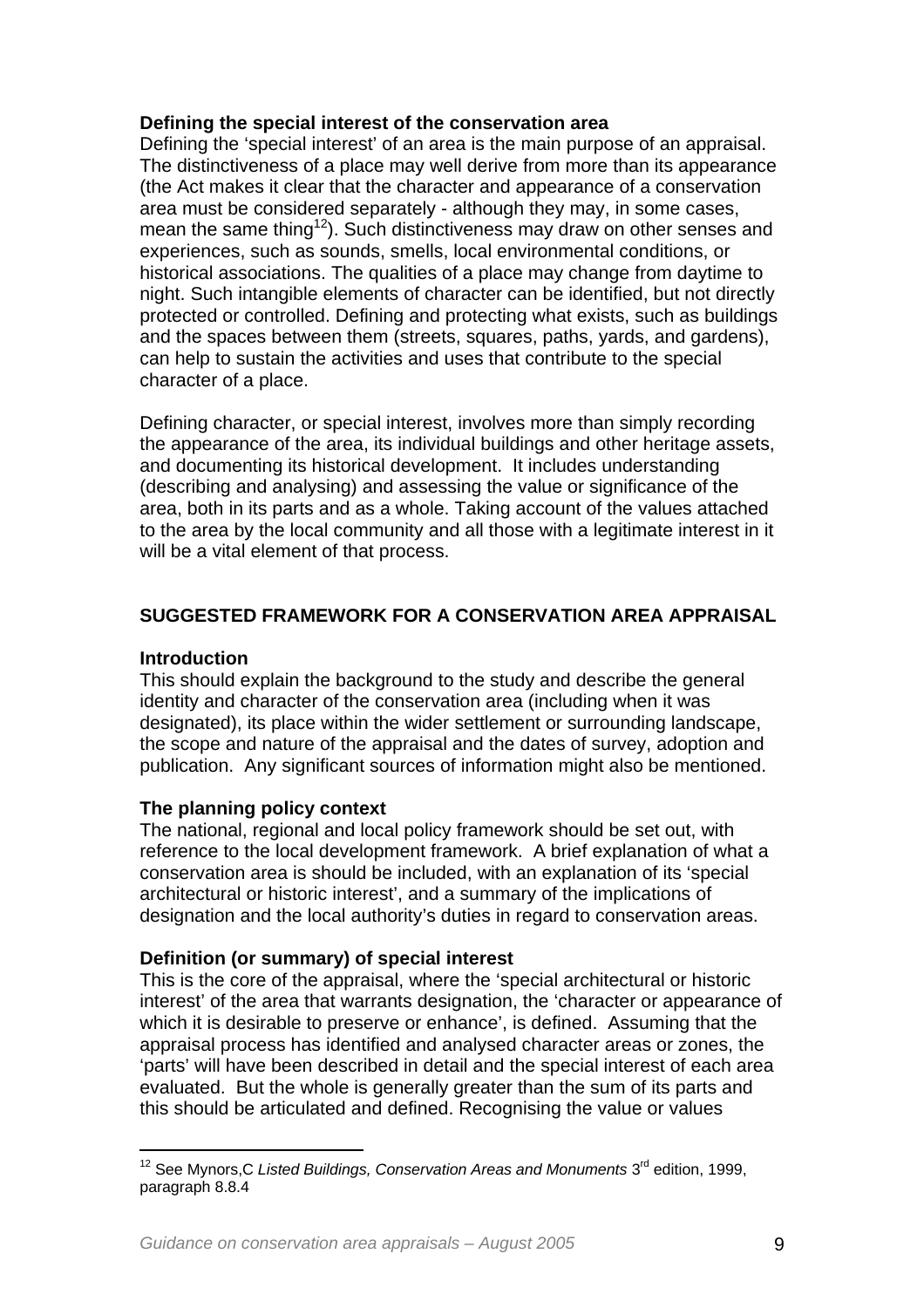attributed to the area by the local community and all those with a legitimate interest in it is a vital part of that process.

The definition of special interest should provide a vivid, succinct picture of the overall conservation area as it is today - a dynamic, evolving place, which is experienced through all the senses - and evaluate its key characteristics. For example, the definition might assess the importance of the wider context (the relationship of the conservation area to its setting and the effect of that setting on the area); recognise the significance of the time dimension (the still-visible effects/impact of the area's historic development on its plan form, character and architectural style); identify spatial qualities and their experiential impact; define the significance of the physical (the historic buildings and other heritage assets, their intrinsic importance and the contribution they make to the townscape) and describe the intangible (historic associations, former uses, smells). It should seek particularly to define local distinctiveness and the sense of place, those qualities that make the area unique.

It should not only identify the aspects of the area's character that create a lasting impression on both those who live in the area and those who visit or pass through it, but also evaluate the key characteristics that need to be preserved and enhanced, in order to provide a basis for decisions about management and change. Recognising the value or values attributed to the area by the local community and all those with a legitimate interest in it is a vital element of that process.

# **Assessing special interest**

# *Location and setting*

# Location and context

• A factual description of the location of the area and its regional context should be provided. Brief references to economic profile, general condition and existing or potential forces for change might usefully be included.

*Example: Hursley is situated in Mid Hampshire, approximately halfway between the historic towns of Winchester and Romsey. It is set within an undulating chalk and clay landscape, with a series of scarp slopes to the north of the settlement, which gives this part of the downs its distinctive character. There is a population of 793 living within the parish. (Winchester County Council: Bursley Conservation Area Assessment 1996*)

• Where the conservation area covers only part of a settlement (whether village, town or city), the designated area should be set in its geographical and historical context in relation to the character and appearance of the whole settlement.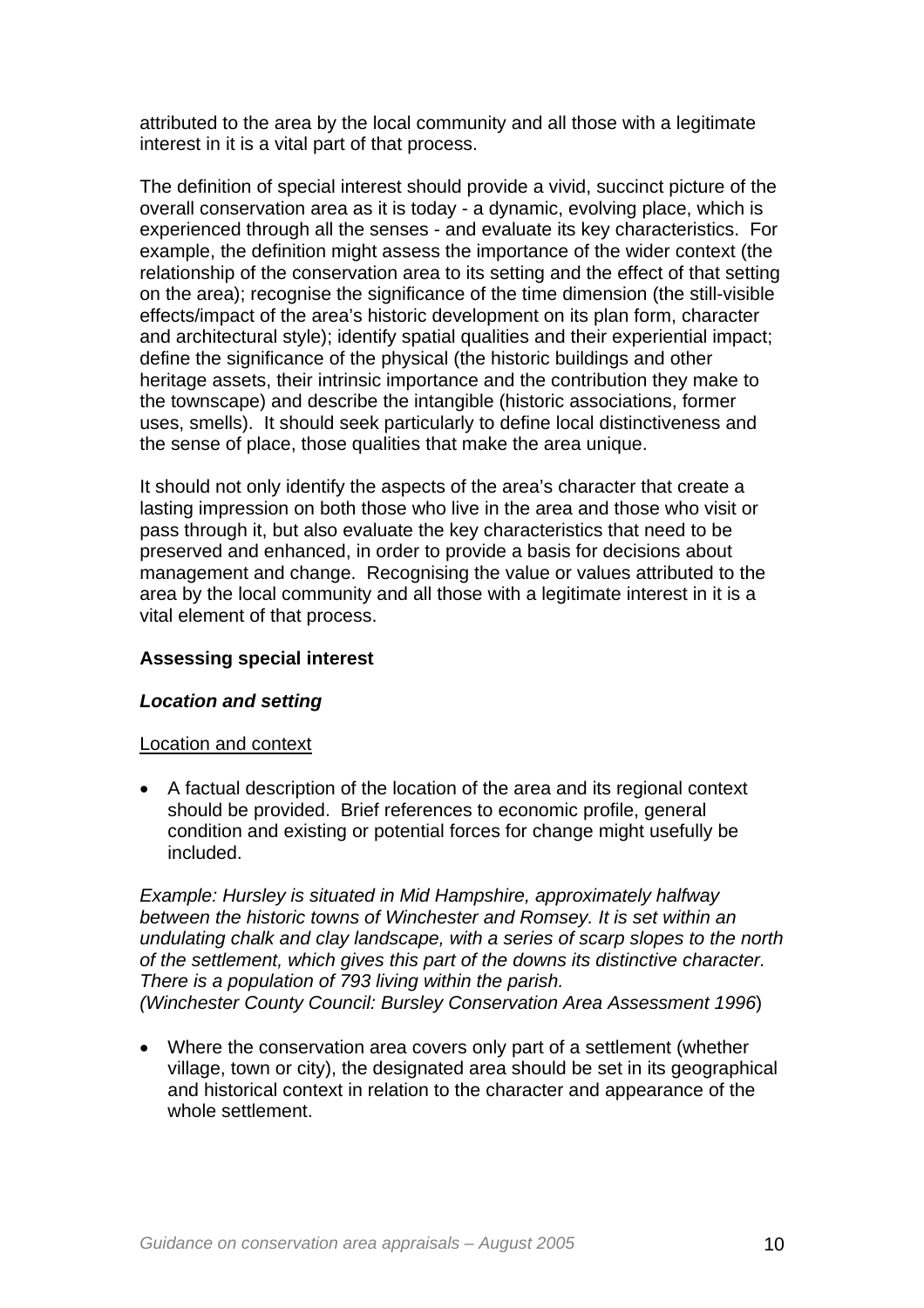# General character and plan form

• This should offer a brief description of the general character or nature of the conservation area (urban, suburban, or rural) and its existing plan form, whether linear or compact, dense or dispersed.

*Example: Mortlakes's physical character derives from its relationship with the River Thames, which has served over the centuries to not only to bring the village into existence, but also to mould the form of the settlement's development along the bank and on parallel routes formed later by the railway and roads. This stretch of the Thames forms a long and even curve between Barnes Railway Bridge and Chiswick Bridge and is often referred to as Mortlake Tideway. (London Borough of Richmond upon Thames Mortlake, Mortlake Green and Queen's Road conservation area study, 1998)* 

#### Landscape setting

• The topography of the area, the setting of the conservation area and its relationship with the wider landscape (if relevant) should be described, with reference to any existing historic landscape characterisation (usually held by the county council, National Park authority, or AONB authority) where possible. The landscape setting is often an important part of the character of an area, particularly in small rural settlements. Ever-present views of surrounding hills, or glimpses of landscape from urban streets, can contribute significantly to the atmosphere of a place. Understanding how the built-up area expanded onto rural land, for example, whether preurban tracks and roads, or hedges and woodland, still survive as the 'framework' of the area is also important.

*Example: The centre of the village remains strongly linked to its historical rural surroundings, with open land cutting into the core at Manor Garth and Sailor Fields. These links are vital to illustrate Addingham's historic origins. The open spaces and gaps between the buildings allow constant views out to the countryside and hills. These again provide important links between the village and its surroundings. The setting of the village in the slight valley of Town Beck adds to the character, providing gradient, a varied roofscape and potential for views over the village. (Bradford Metropolitan District Council: Addingham conservation area assessment, June 2002)*

- Panoramas and view points should be identified and evaluated. Distant views of the settlement and those in the approach to it may contribute to lasting impressions of its character, and should also be evaluated. Any landmark structures, such as church towers or prominent public buildings, should be noted, as well as any common building height resulting from past influences or planning restrictions, perhaps to safeguard a particular landmark.
- Where relevant, the village edge or urban boundary should be defined and its importance analysed. In rural settings, adjacent Areas of Outstanding Natural Beauty (AONBs) or Areas of High Landscape Value may penetrate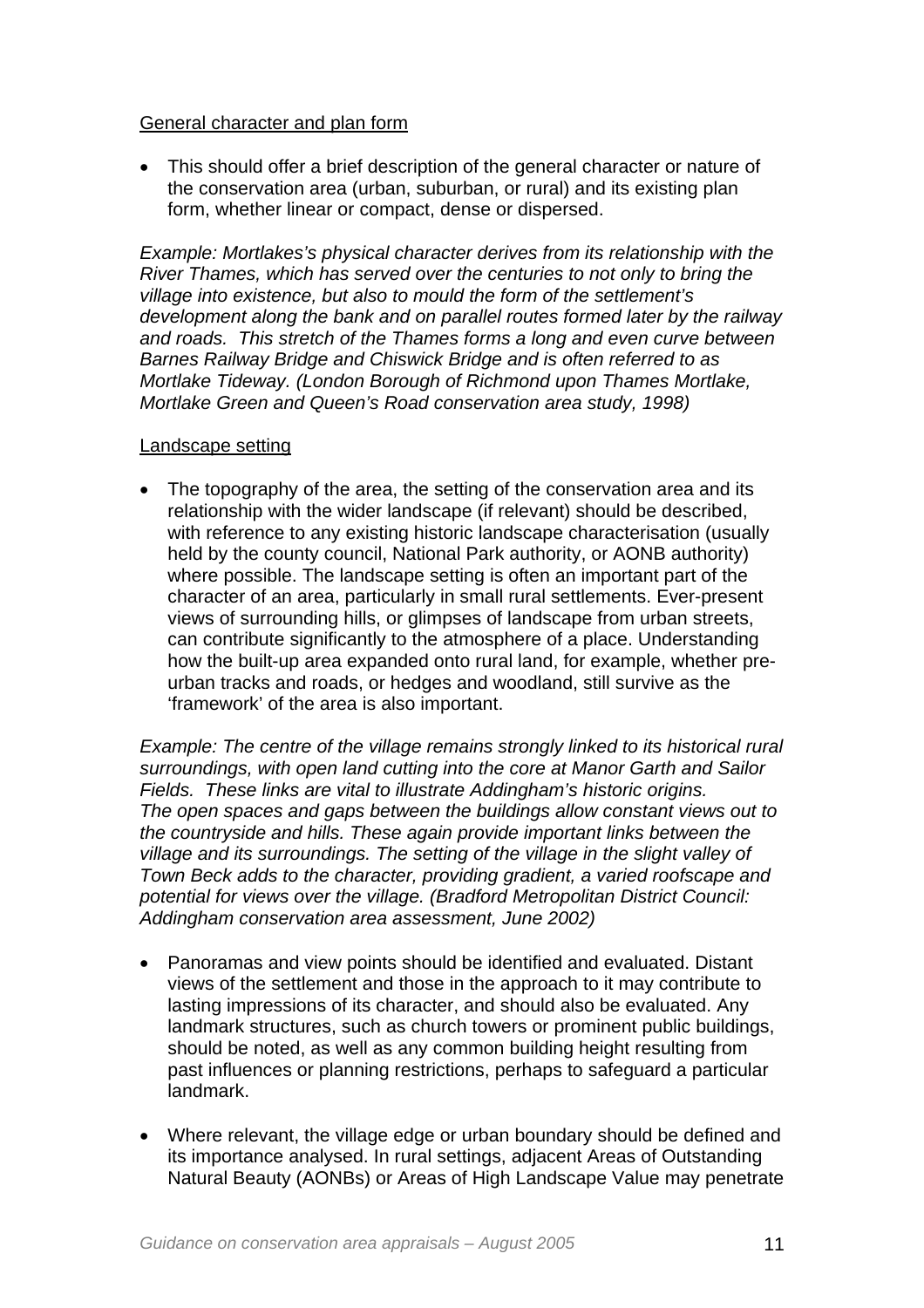into the built-up area, and the importance of such designations should be explained.

*Example: The 500 years of fortifications emphasise the strategic outlook from the site, which controls the channel between Mount Edgecumbe and Drake's Island. It is a point to look out from. The views to the sea and reciprocal views of the peninsula from the sea, Mount Edgecumbe, and Drake's Island are dramatic and characteristic of the defensive transformation of the natural landscape around Plymouth Harbour.* 

*(English Heritage and Plymouth City Council: Stoneford/ Durnford Street, Plymouth, Conservation Area assessment 1995*)

# *Historic development and archaeology*

The origins and historic development of the area

- This is most effectively shown on a map, and preferably within a GIS, marking key periods in the area's history and highlighting the survival of those historic elements which have determined the form of the conservation area today. These might include, for example, a medieval road pattern, former defensive lines, watercourses, burgage plots or other significant boundaries, estate walls, formal layouts, and the relationship of buildings to open spaces. The influence of new lines of transport, such as canals and railways, can also be shown. Map regression (comparing successive historic maps, usually Ordnance Survey, but including tithe and enclosure maps where relevant) should be the starting point for the historical analysis. Beyond the earliest detailed maps, archaeological and urban morphological methods can help to reconstruct the earlier stages of historical development, which often still have an influence on the current townscape.
- The supporting text should summarise the settlement's history, showing how this has shaped the development of the area and how its effect is evident in the plan form. It may be helpful to provide a list of books and other sources where the local history is described in more detail.

*Example: The development of the hosiery trade during the final years of the seventeenth century, coupled with population growth, saw the gradual increase in development pressures in the Lace Market marking the beginning of the change to a working district. The subsequent development of the internationally important lace trade during the eighteenth and nineteenth centuries led to the redevelopment of the area with specially commissioned warehouses and showrooms of grand design, reflecting the status of their owners. Despite their size and architectural complexity, these premises were constructed to a high density on the original medieval street pattern, giving the area its strong canyon-like character.* 

*(Nottingham City Council: Lace Market CAP Action Plan* 1995)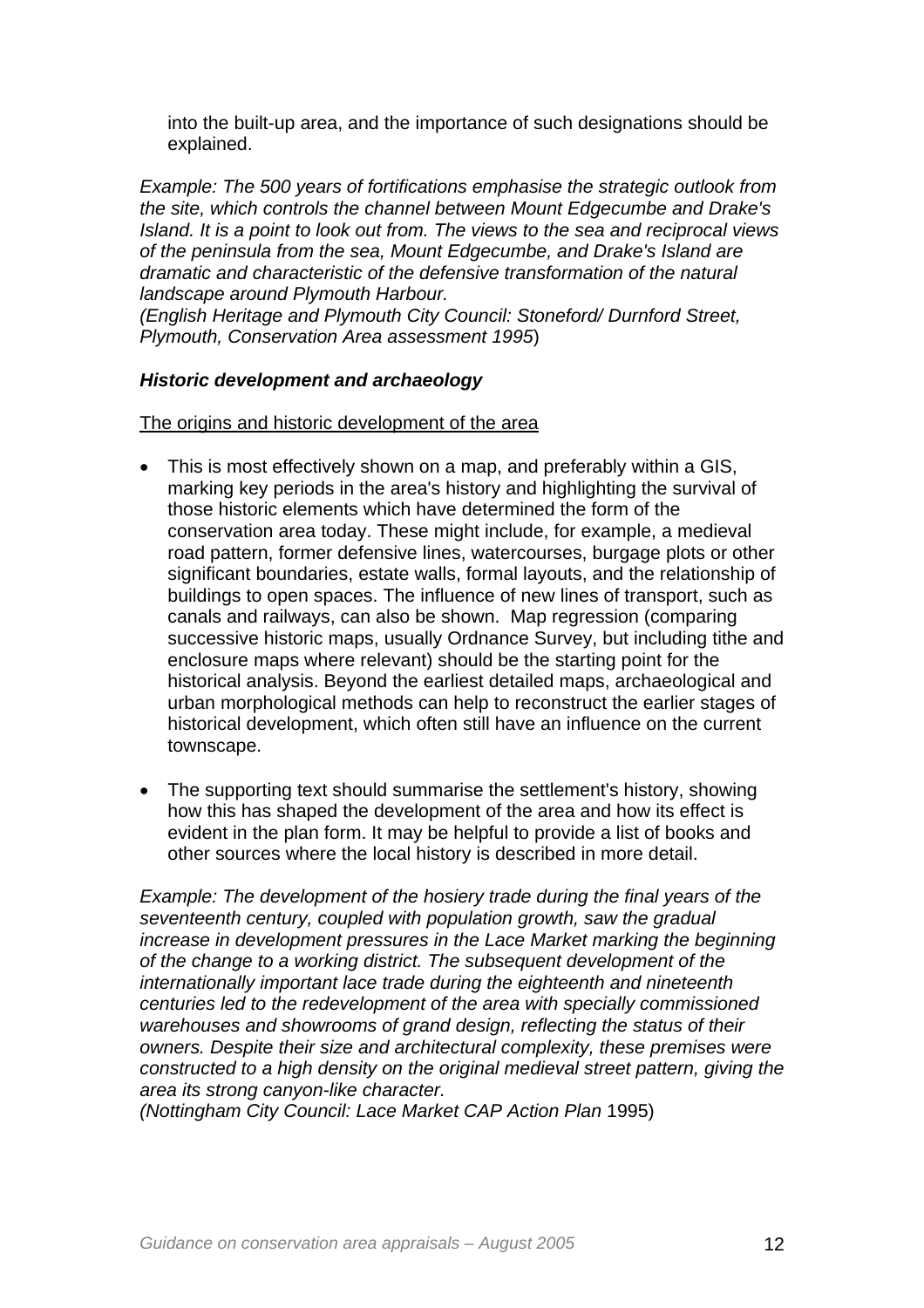# Archaeology and conservation areas, including any scheduled monuments

- An area's character can often be appreciated further through information from archaeological studies. Archaeological remains, whether above ground structures, earthworks, or buried deposits, often contribute directly to the sense of place evident in the present day-area. They also represent a potentially rich resource for future research, interpretation and education
- Reference should be made to the local historic environment record (HER); where significant archaeological potential is indicated, this should be covered in the appraisal. HERs hold useful information and their staff, who often have an extensive knowledge of the area, may be able to help. Where these have been undertaken, intensive or extensive urban surveys<sup>13</sup> can provide further information and this is usually held in the local HER. If there is known below ground archaeological potential, it may be helpful to include (if available) a map or deposit model showing the archaeologically sensitive area. Any scheduled monuments should also be shown on a map.

*Example: The fifteenth-century Cromford bridge and the ruins of its bridge chapel are scheduled ancient monuments. The seventeenth-century subterranean watercourse of Long Sough/Cromford Sough is also scheduled. In addition to this, there are numerous sites on the county Sites and Monuments Record relating to the village's industrial history, reflecting its importance in this regard. The totality of the village's industrial archaeology is important because of:* 

- i) *the number and variety of water powered sites*
- ii) *the connection many of them have with Arkwright's industrial innovations*
- iii) *their preservation, state of completeness, and unspoilt setting (Derbyshire County Council: Cromford CAP Action Plan 1995*)

# *Spatial analysis*

# The character and interrelationship of spaces within the area

• The importance of open spaces within (or sometimes immediately beyond) the conservation area, the way they are enclosed, and the visual contribution they make to the character of the place should be defined and shown on a townscape analysis map. The relationship between public space (such as a market place, street, square, public garden or car park) and private space (gardens, courtyards or playing fields), the qualities they offer and the ways in which the spaces were and are used should be described, as should key settlement edges.

*Example: Yorkersgate has a strong vertical emphasis resulting from the predominance of sliding sash windows, chimney stacks and pots, and the* 

<span id="page-12-0"></span><sup>&</sup>lt;sup>13</sup> Information on *Historic Town and City Surveys*, a national programme supported by English Heritage of surveys of the archaeology, topography and historic buildings of England's historic towns and cities, can be found at www.english-heritage.org.uk/server/show/nav.1294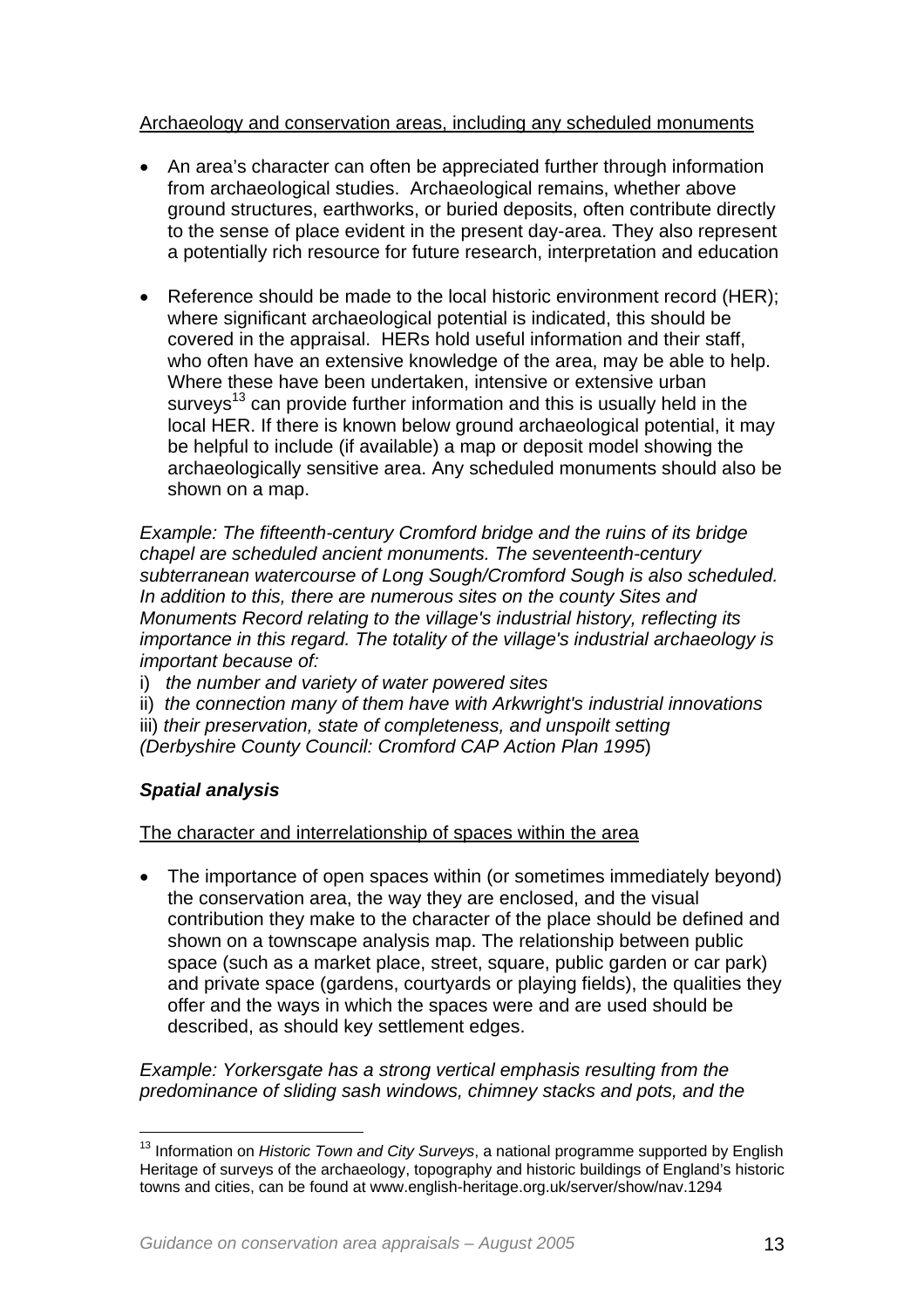*scale of the building relative to the street width. This emphasis is maintained to the rear where, due to the rising ground from the river, the buildings appear as a manmade cliff of some visual drama. Beyond Market Street the building line is less rigid and the scale of the buildings reduced on the north side to make the transition from the urban to rural context. (Ryedale District Council, N Yorkshire: Malton Conservation Area 1994*)

## Key views and vistas

• Important views into and out of the conservation area, key vistas, landmark buildings and unfolding views within the area should be identified and illustrated on a map.

*Example: A virtue of the present form of development along the river frontage is the number of narrow spaces and gaps which occur and afford views into the landscape of Mortlake village and beyond. The unusual brick, stone and flint tower of St Mary's Church…is a key landmark, sight of which may be obtained from numerous vantage points on either bank at varying distances. The view of the church from Thames Bank and the towpath to the west from Chiswick Bridge is equally significant…. The views from both Chiswick Bridge and Barnes Railway Bridge are important in highlighting the different characters of the facing banks of the tideway. (London Borough of Richmond upon Thames Mortlake, Mortlake Green and Queen's Road conservation area study, 1998)* 

# *Character analysis*

# Definition of character areas or zones

- In larger conservation areas, discernible character areas or zones are often evident. These may already have been defined by historic landscape characterisation or an EUS and may reflect the predominant historic character that survives from earlier periods, for example, areas of Georgian, Victorian or later residential development, or the original function, class distinctions, design or current uses. The areas where industrial, commercial, civic or transport-related activity is prevalent should also be identified. The sub-areas may overlap or have 'blurred edges', for example where a  $19<sup>th</sup>$  century development is partly on historic urban plots and partly in former fields. There can be 'zones of transition' between areas of consistent character.
- These character areas should be analysed using the checklist headings below and illustrated on a plan. Assessment of the character areas should aim to provide more than just a detailed description of the physical constituents - it should also evaluate the significance of the sub-area concerned and summarise its special interest.

*Example: The character area boundaries in a complex and layered urban environment are inevitably subjective in places, and based not just on architectural or historic characteristics, but on the dynamic experience of the*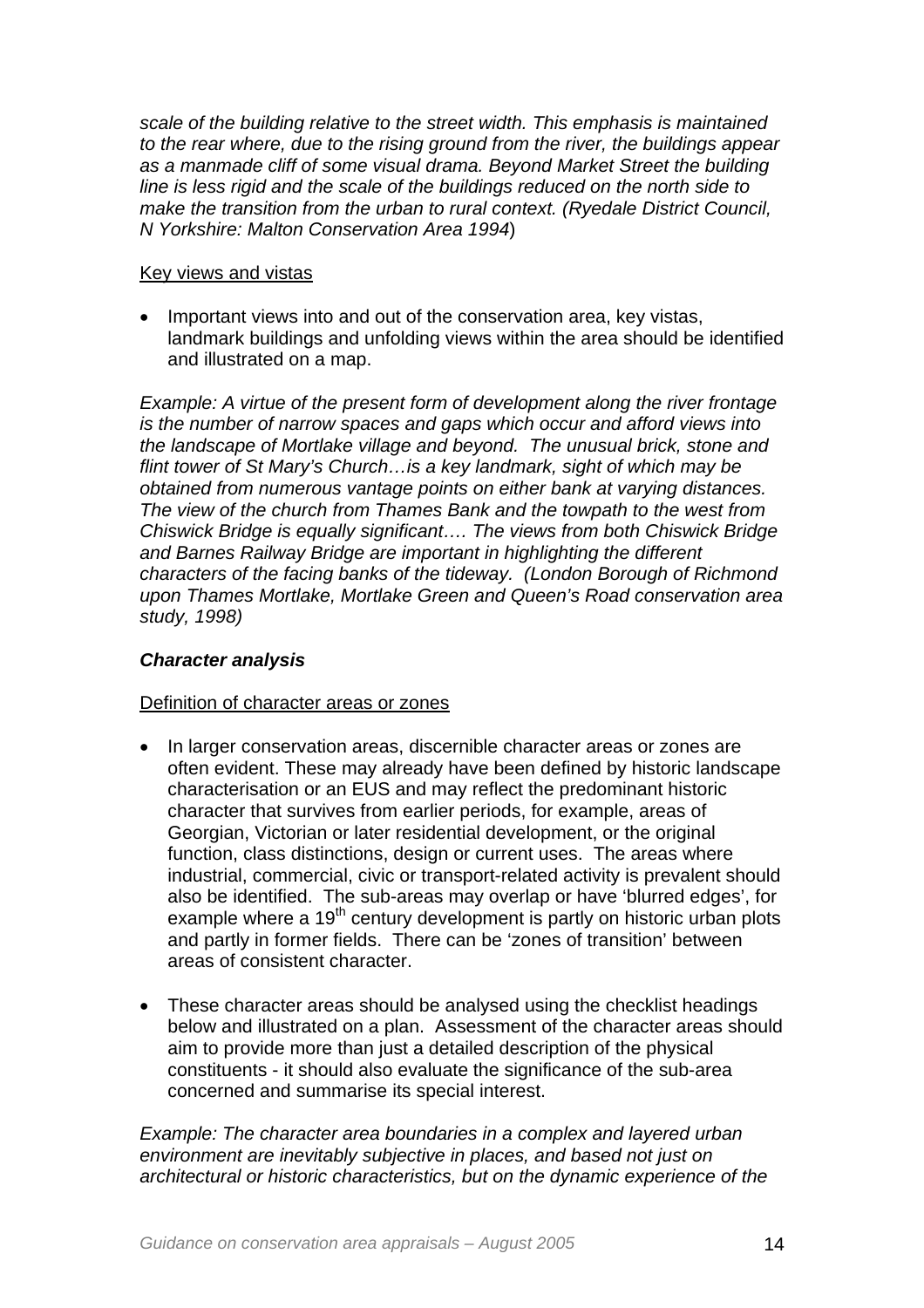*area – how it is perceived when walking or driving through it, and when 'boundaries of experience' are crossed. This includes such sensations as awareness of enclosure or openness, and degrees of noise or activity, which provide edges to areas just as much as map-based boundaries, or changes of use. (Enfield Town conservation area - draft character appraisal for London Borough of Enfield, April 2005).* 

- Where this approach is adopted, it is essential that the character areas are considered in the context of the area as a whole, or of the wider settlement, if the conservation area covers only a part of it. As well as the more detailed assessments of its component parts, a balanced and comprehensive understanding of the special interest of the conservation area as a whole is needed. The information derived from the character areas should therefore be drawn together at the end, in order to consider the quality, significance and condition of the conservation area overall (see advice on definition of special interest, page 9).
- Given the diverse and unplanned nature of many conservation areas, however, this approach may not always be appropriate. The appraisal might instead highlight the influence that change over time has had in the development of the area, for example, by creating diversity and contrasts in architectural styles. Note might also be made of the impact of different national and international planning and architectural movements on the area.

# Activity, prevailing or former uses within the area and the influence of these on the plan form and building types:

• The form and grain of the layout of different sub-areas of the conservation area should be examined: for example, grand terraces with mews, villas set in generous gardens, workers' back-to-back housing, or industrial buildings connected with particular activities, local trades or specialised markets. This will help to inform understanding of the way in which the area grew and functioned over time. The effect or influence of any historic patronage should be noted and described (eg estate workers' housing, a philanthropic model settlement, etc.)

*Example: This area of land was acquired and developed piecemeal by Jedadiah Strutt to provide terraced housing and allotments for his mill workers. The layout evolved to its present appearance over a period of 100 years or more, land first being acquired in the late eighteenth century. The Strutt Estate concentrated its efforts here on providing well built housing laid out with gardens and allotments in a spacious setting* ……

*The houses vary in detail from row to row, with different heights, layouts and materials, as the Estate experimented with designs. There is, however, uniformity in the building line and in the character of each row which gives the area a strong cohesive identity. There is also evidence of small of nailshops and workshops amongst the housing, which were provided by the Strutts to help find employment for their male tenants, who were not the principal*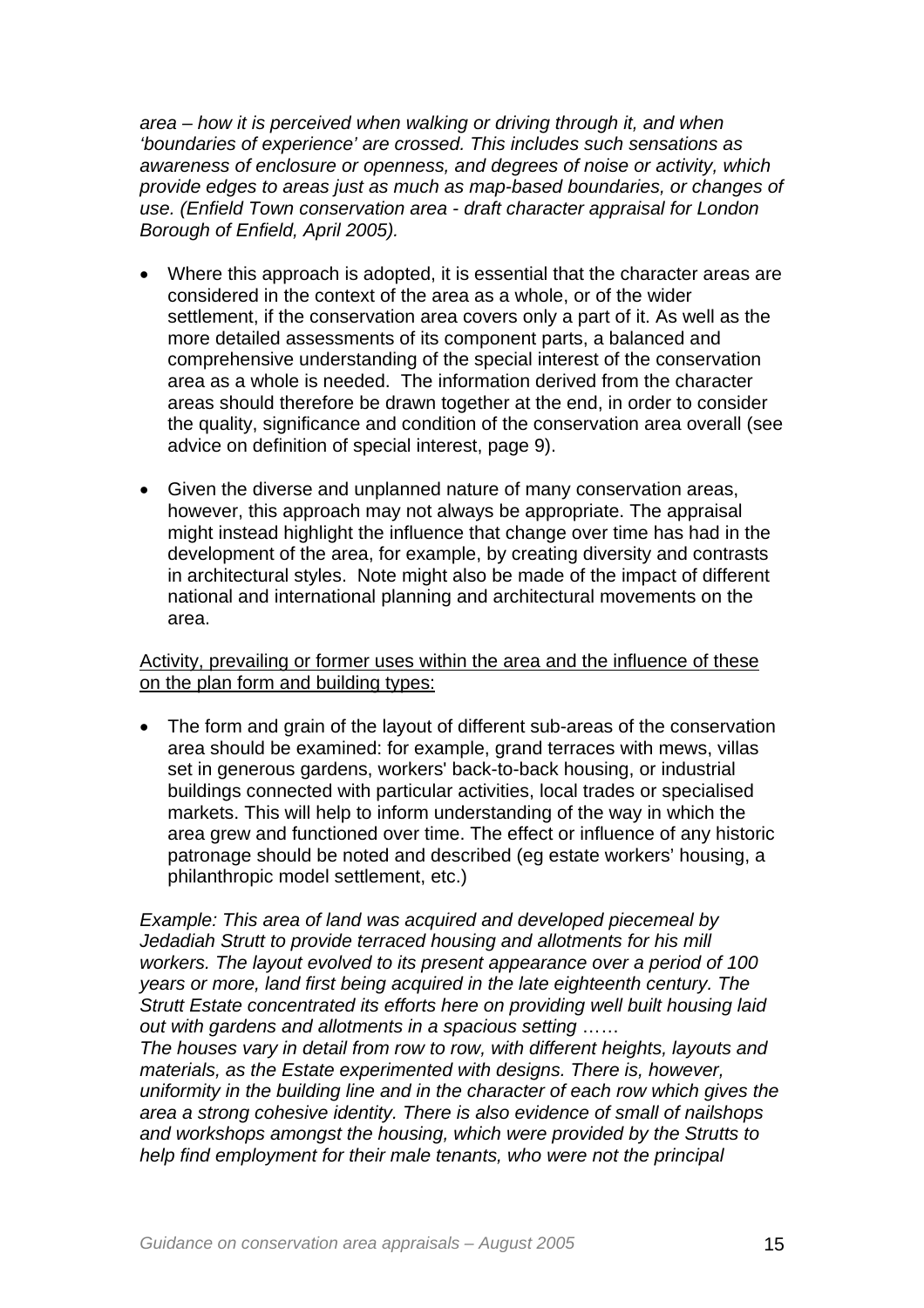# *workforce in the factory. (Derbyshire County Council: Belper CAP Action Plan 1995*)

The architectural and historic qualities of the buildings and the contribution they make to the special interest of the area

- Most of the buildings in a conservation area will help to shape its character in one way or another. The extent to which their contribution is considered as positive depends not just on their public face, but also on their integrity as historic structures and the impact they have in three dimensions, perhaps in an interesting roofscape, or skyline. Back elevations can be important, as can side views from alleys and yards.
- This part of the appraisal should include a general description of any dominant architectural styles, the prevalent types and periods of buildings, their status (ie statutorily or locally listed) and essential characteristics, and their relationship to the topography, and/or the skyline. Individual buildings or groups that contribute positively to the character or appearance of the area and those that are distinctive (for example, because they are rare or idiosyncratic), should be identified on a map. The significance of vernacular traditions is important and should be noted, as should examples of polite architecture that reflect wider influences. This section may need to be amplified by an audit of the heritage assets - see below.

*Example: The plot widths fronting Old Steine are very irregular and there is no uniform roofline. Several buildings here were built individually rather than as terraced developments. The unifying features are the materials -especially stucco render- and architectural features such as balconies, bays, sash windows and Regency classical details. On the eastern side the buildings mostly date from around the same period (although several were refronted later in the nineteenth century) and here there is a consistent terraced building line, set back slightly from the pavement to accommodate basements, with iron railings providing a consistent front boundary. The plot widths vary but there is a strong vertical emphasis throughout. This verticality is spoilt only by the twentieth-century Job Centre building on the corner of St James's Street. (Brighton Borough Council: Valley Gardens Conservation Area 1996*)

• The twentieth century is often the most undervalued and vulnerable period of building and it will be important for the appraisal to recognise, where appropriate, the contribution made by twentieth century modern movements (many of which are currently being revived).

# The contribution of key unlisted buildings

• It is often helpful to identify those key unlisted buildings that make an important contribution to the character of the conservation area, as well as those which clearly detract from it and could suitably be replaced. A checklist of questions to help with this process can be found in appendix 1.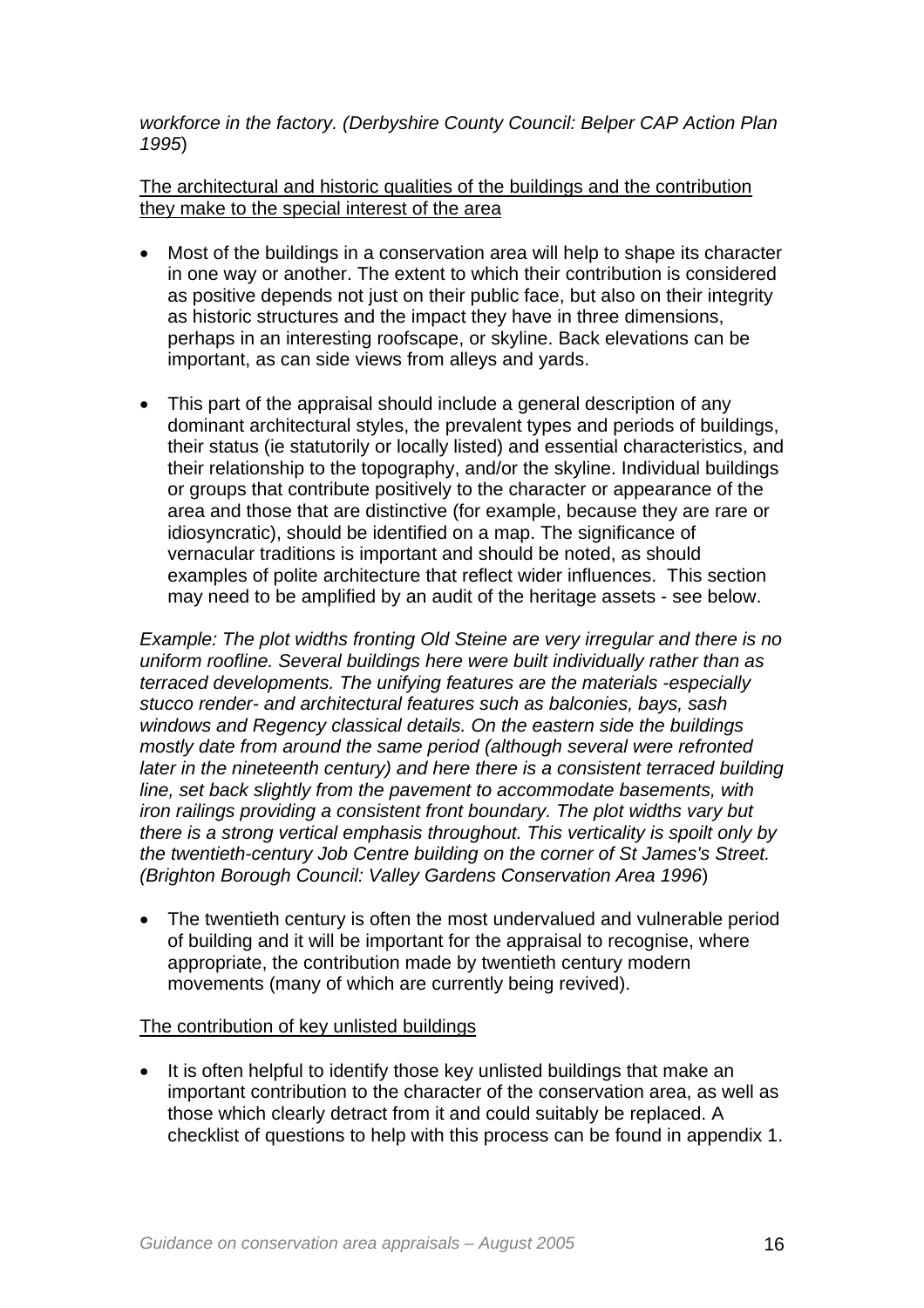• Recommendations for new or additional 'buildings of townscape merit' or locally listed buildings could form part of the appraisal, especially where the existing statutory list is of some age. If there is no 'local list', the appraisal might recommend the introduction of a local category for identifying important unlisted buildings.

*Example: Recommendations for additions to the local list: 1-2 Southbury Road (Lloyds TSB) - A robust, three storey red brick building of about 1890, with stone dressings and a stone-faced rusticated ground floor, and steep tiled roof with dormers. It has two principal elevations, the entrance on a splay between them, under a carved stone shell hood. The building retains its original use and character and makes a significant statement on the corner of Southbury Road and Silver Street, and in the views from adjoining roads. It is one of a series of bank buildings in the town centre (not all in their original use), which act as 'punctuation' and as landmarks in the street scene because of their scale, quality of detail and materials and confident design. (London Borough of Enfield: Draft Enfield Town conservation area character appraisal, 2005)*

#### Local details

• Local constructional or joinery details, including characteristic historic shopfronts, and unusual local features often make a vital contribution to local distinctiveness. Their form and locations should be recorded, and their significance noted.

*Example: The Lion Houses were built by James Nicholl between 1899 and 1903. Similar houses had already been erected by him in the Hurlingham area of Fulham. The lugubrious lion figures identify the work of Nicholl, although the widespread use suggests that he may have taken delivery of rather more than he intended, and one account indicates 1000 lions were supplied by mistake for the 100 ordered by the builder. In any event, the small creatures were used with abandon and surmount gate-piers, bays and parapets to form an attractive and unusual feature of the houses. (London Borough of Richmond-upon-Thames: Barnes Green conservation area: the Lion Houses 1992*)

#### Prevalent and traditional building materials and the public realm.

- The range of prevalent and traditional materials in the area for buildings, walls, and ground surfaces, particularly those which are characteristic of the local vernacular, should be described. As well as recording the types of materials to be found, it will be important to note their textures and colours and the ways in which have been used.
- Any surviving historic surfaces should be recorded, and their importance to the special interest of the conservation area explained. Existing historic or unusual street furniture should be noted, as should any other distinctive elements that contribute to the character or appearance of the public realm. In some conservation areas, where significant change to public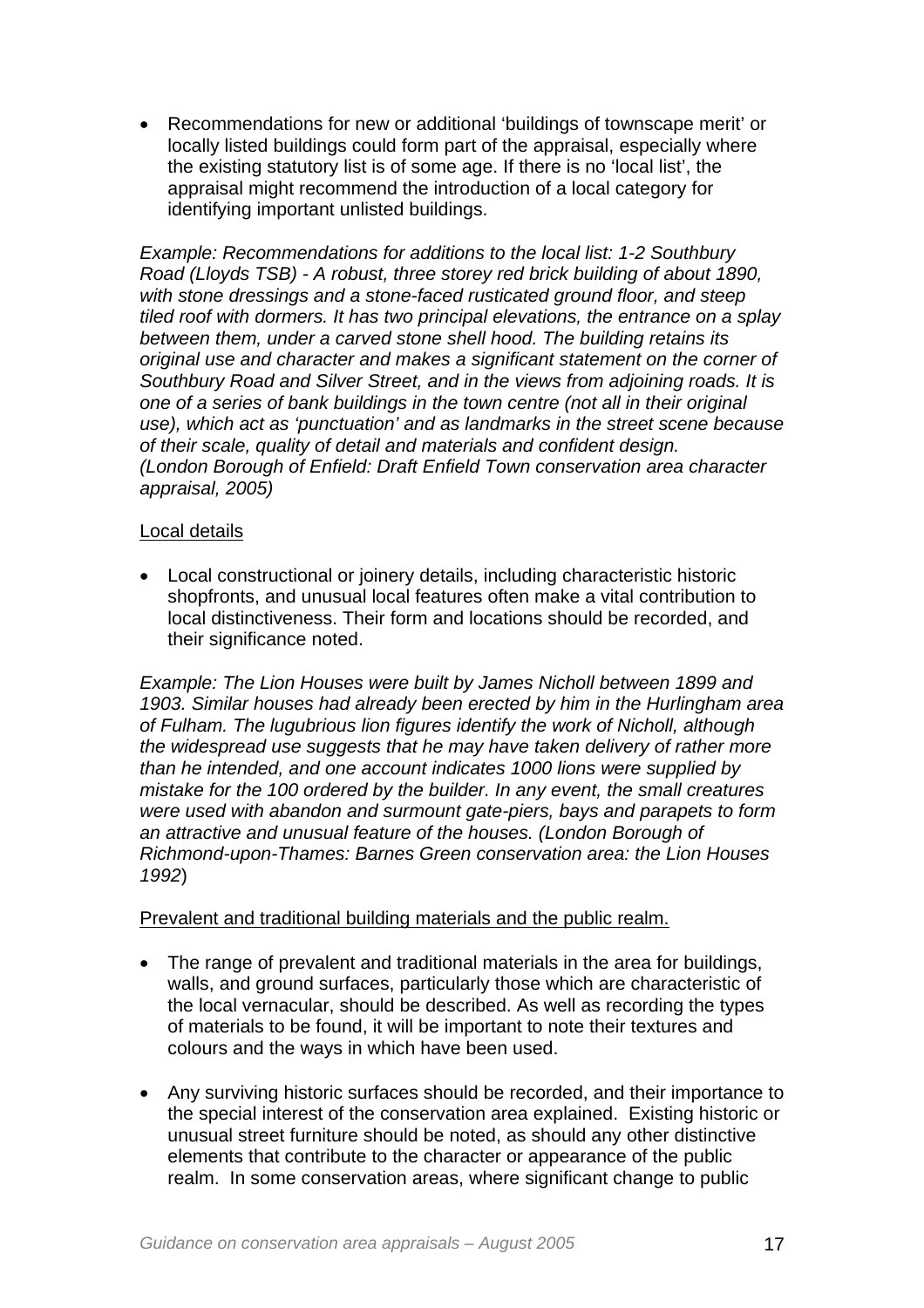space is proposed, an audit of the public realm may be appropriate – see below: the appraisal might usefully note if such an audit needs to be undertaken.

*Example: Red brick: a rich warm colour, with a range of bonded constructions: stretcher, English, and Flemish. A characteristic feature in many of the earlier nineteenth-century buildings is the use of Flemish bond with darker burnt headers, giving an overall pattern to the wall. Some of the later Victorian buildings have a blue brick string and decorative courses. New red sandstone: a soft, friable warm stone usually dressed in some form with saw marks, giving a rough textured finish or finely jointed smooth finished ashlar block work. Grey sandstone or millstone grit: harder grey building material, with a rougher- textured finish ashlar. This stone is usually coursed, with the surface of the blocks showing a tooled finish. (Leek Action Plan, Civic Trust Regeneration Unit 1992*)

#### An audit of heritage assets

• An audit will only be needed in larger, more complex areas, where there is a wide range of historic structures, and/or in areas with an industrial heritage. It should consider only extant features and structures and not those with buried archaeological potential (unless this is a specific requirement of the appraisal, in which case the input of an appropriately qualified archaeologist with relevant experience will be needed). The general condition of the assets should be recorded. The results are probably best tabulated and included as an appendix to the appraisal, and/or on a map.

*Example: The conservation area contains 3 scheduled monuments and 26 listed buildings. Of these, one is listed at grade I, while all the others are listed at grade II. Of this latter group, the listing entries for 21 note that their listing is at least partly based on their group value with other associated buildings or structures…..The audit classifies the heritage assets according to an assessment of their relative architectural and/or historic significance, any enhanced significance due to group value, and the contribution that each makes to the special interest of the conservation area. The tabulated results of the audit are included at appendix 1 … and can be cross-referenced to figures 10a-c. (Smethwick Summit, Galton Valley, Smethwick - conservation area appraisal for Sandwell MBC, April 2002)*

The contribution made to the character of the area by greenery and green spaces; and its ecology and biodiversity value.

• The importance of parks and gardens, both public and private, should be identified, particularly any sites that are included on the *Register of parks and gardens of special historic interest* (compiled by English Heritage), and their contribution described. Domestic gardens, especially planted front gardens, can make a significant contribution to the character of many conservation areas and should be mentioned.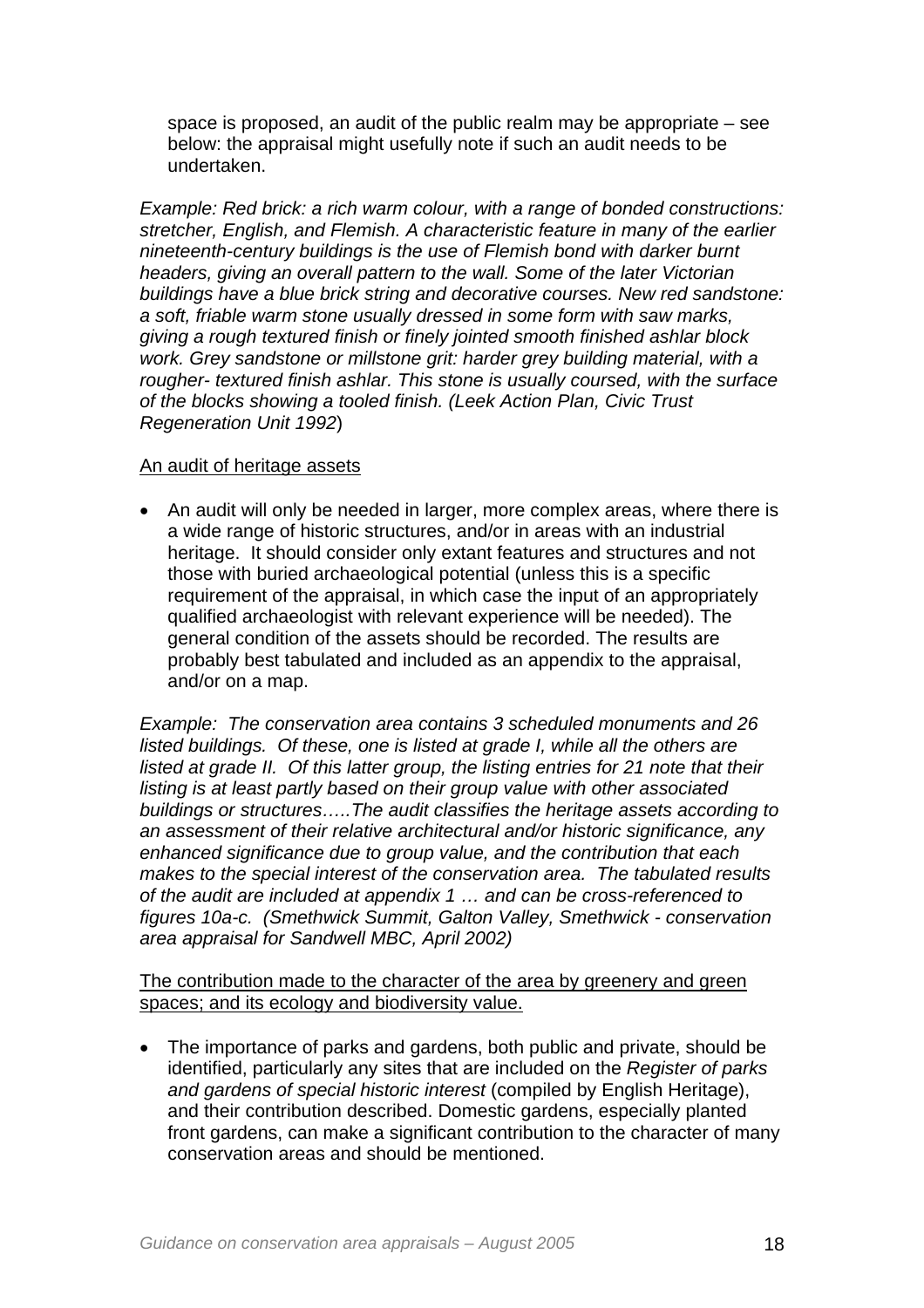• Trees, hedges and street greenery are a vital element of many conservation areas, not only in public places, but on private land as well. Important single trees and groups should be identified and described in their locations. Their species, condition and potential lifespan should be assessed, so that a strategy for maintenance and replanting can be devised.

*Example: The penetration of open space, afforded by the recreation ground, provides an opportunity for the mature tree groups of the Park Vale and the Vicarage to emerge as a dominant feature of the conservation area. This wooded area comprising a mixture of trees including yew, ash, holly, and sycamore, together with a glimpse of Church Lodge with its decorative stacks, is one of the most striking and contrasting internal views from the street level. (Winchester City County Council: Hursley Conservation Area assessment 1996*)

• Some conservation areas are notable for their ecology/wildlife value. In others, these issues may need to be addressed when reviewing buildings, sites or areas that may contain protected species and/or habitats.

*Example: The land around the Rendlesham viaduct is designated a wildlife corridor and the wooded portion of Hilly Fields Park north of theTurkey Brook is designated as an area of nature conservation importance. A survey by the London Ecology Unit (now part of the GLA) in 2000-01 greatly enlarged the area of nature conservation importance by extending it eastwards and designating it a site of Borough importance. In addition, a part of Hilly Fields Park was identified as a site of Metropolitan nature conservation importance. Details of these designations can be found in Appendix 10.4.*  (*London Borough of Enfield: Clay Hill Conservation Area draft appraisal, March 2005*)

The extent of intrusion or damage, ie the negative factors

• The appraisal should identify elements which detract from the special character of the area, and which offer potential for change. These might include the consequences of harmful pressures on an area (see below), such as the loss of front gardens to hard standing for cars, the loss of traditional architectural features and fenestration, or the existence of unattractive gap sites.

*Example: A number of large buildings have a negative impact on the conservation area; Ada Belfield House and the police station in particular are inappropriate in scale, design, and materials (although the police station is not in prominent view). The station car park served by Field Lane is an area of open tarmac from which the rear elevations of properties on Bridge Street and Wellington Terrace can be seen. The form of the car park does not relate to the strip pattern of east/west development and the hard surface is alien in this setting of mature landscaped gardens.* 

*(Derbyshire County Council: Belper CAP Action Plan 1995*)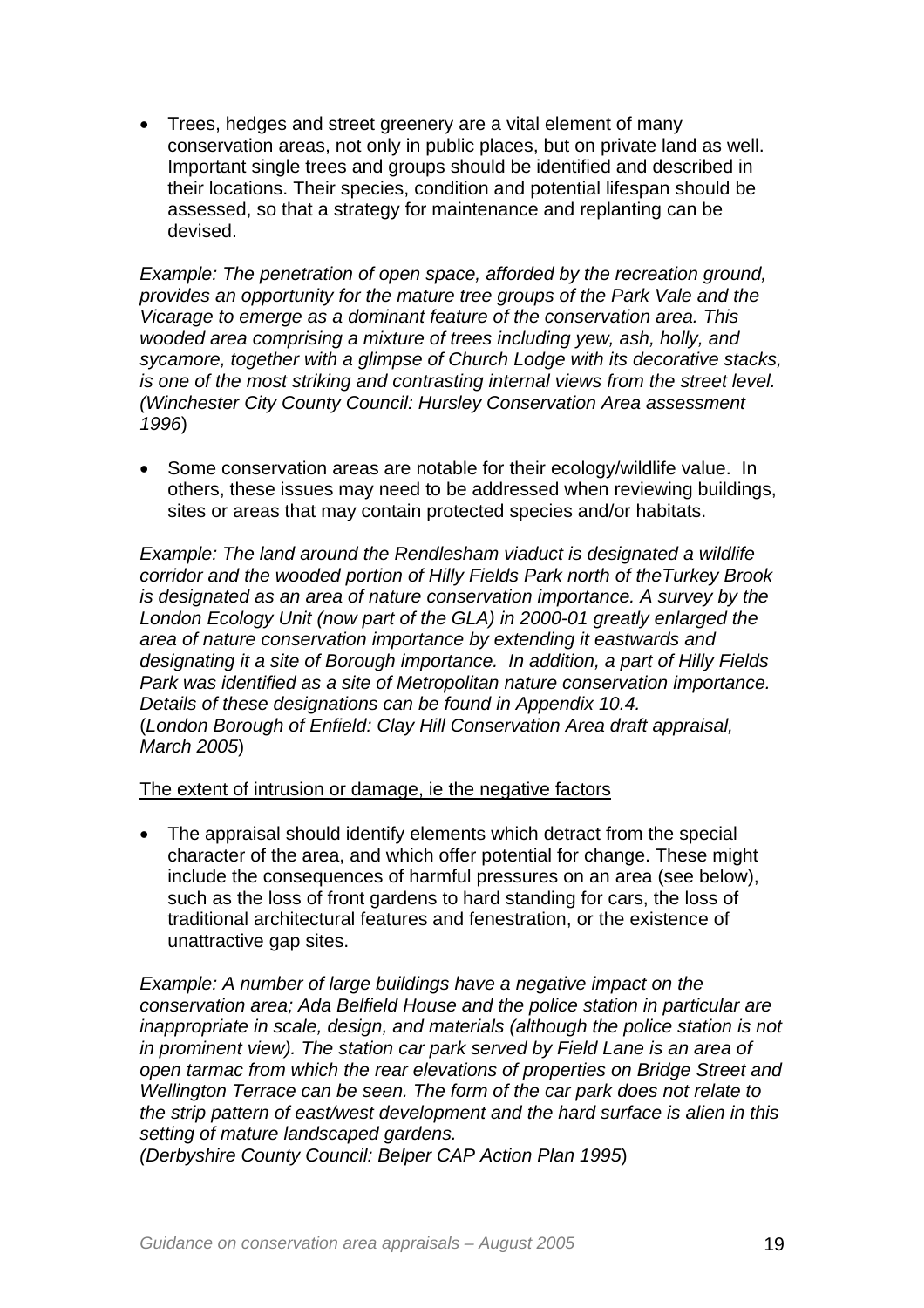# The existence of any neutral areas

• Those areas which neither enhance nor detract from the character or appearance of the conservation area, but where there might be potential for enhancement, should be recognised. These may include gap sites and poor buildings that might be replaced with something better.

*Example: The housing redevelopment schemes on Avenham Road and Glover Street can be viewed as neutral areas, although their landscaping is very attractive and helps to soften the appearance of the adjacent terraces. The houses are of plain design built of brick with reconstituted stone dressings. Their bland appearance does not make a positive contribution to the character of the conservation area but they do not intrude. (Preston Borough Council: Avenham CAP Action Plan 1995*)

#### General condition

• The general condition of the area, covering both its economic vitality and the physical condition of the historic buildings, other heritage assets and the public realm, should be described. Any buildings at risk, or in a serious state of disrepair, or related problems (for example, a major land/property owner or developer pursuing an obvious policy of deliberate neglect) should be recorded. In some cases, it may be appropriate to map surviving original architectural features and fenestration – distinctive local detailing, doors, windows, roof coverings - to aid future monitoring (see also page 24 of *Guidance on the management of conservation areas*).

# Problems, pressures and capacity for change

• Generic issues that underlie obvious problems (such as the effects of heavy traffic, a low economic base resulting in vacancy and disrepair of buildings, or pressure for a particular type of change or development) should be identified, as well as specific examples (such as buildings at risk, or uncontrolled, inappropriate advertising). The need for additional controls, particularly Article 4 directions, to prevent further erosion of the area's special interest, should be noted (guidance on Article 4 directions can be found in *Guidance on the management of conservation areas*, pages 17-19), as should potential capacity for beneficial change.

*Example: Within the Barton-upon-Humber conservation area there is a number of threats to the character of the conservation area, particularly caused by neglected and empty sites and buildings, a general lack of maintenance of the existing historic buildings, the use of modern replacement windows and doors, the loss of pantiled roofs and poor control over alterations (particularly shopfronts and windows)….The building of the Humber Bridge has provided some impetus to the local economy, but the lack of 'national' shops in Barton indicates the low levels of investment in the town centre.*  (*(North Lincolnshire Council Barton-upon-Humber 2nd draft conservation area appraisal, March 2002)*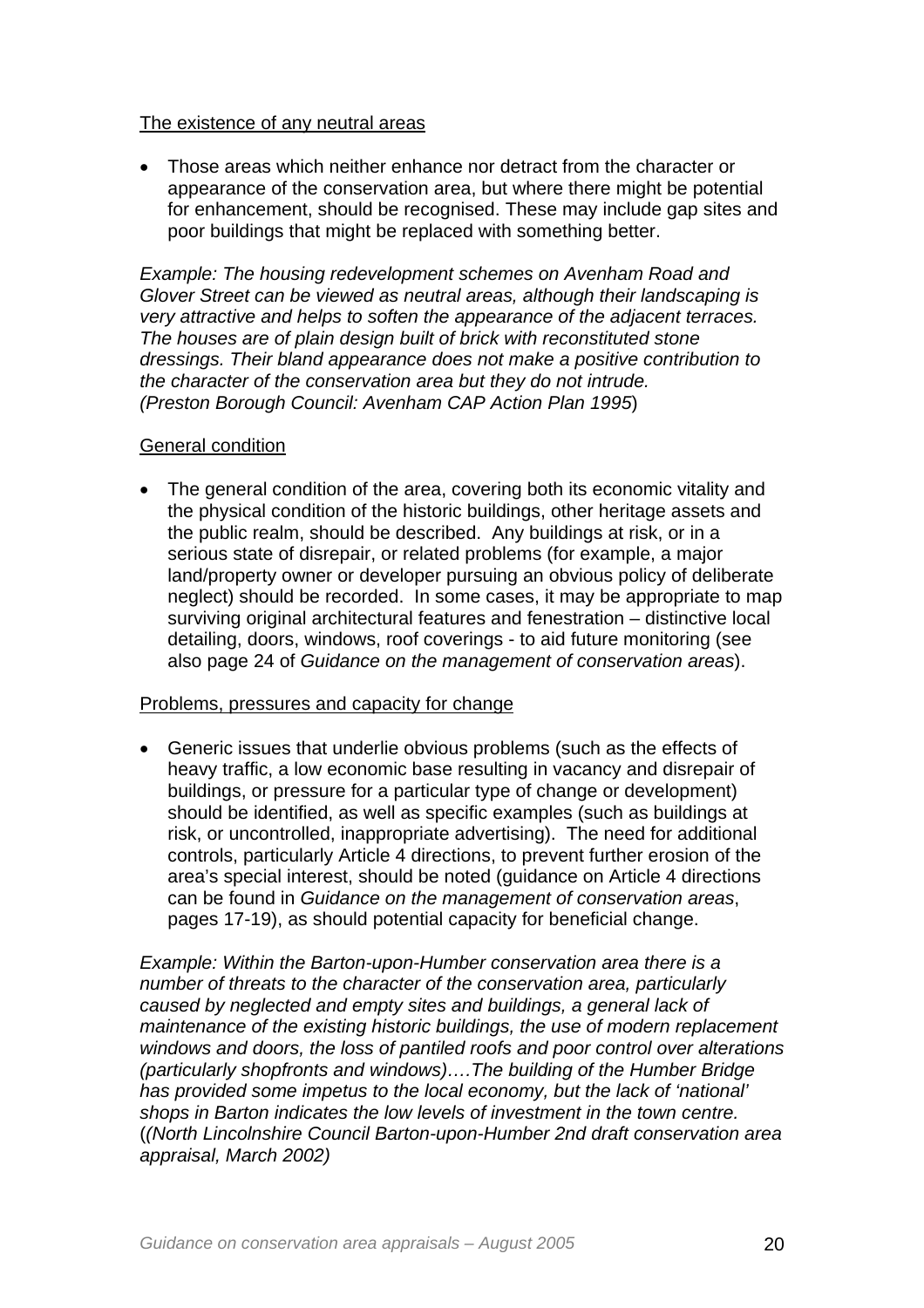# **Community involvement**

Involving the community (and raising public awareness) should be an integral part of the appraisal process and should be approached in a pro-active and innovative way. The appraisal itself should include a report on how community involvement and public consultation has been undertaken, for example; by delivering leaflets to all the houses and businesses in the area; making contact with key community groups and providing briefing sessions, if required; holding a public workshop; publishing the draft appraisal on the council's website, accompanied by an electronic comments sheet/feedback form; and use of the media and press releases. The report should explain how the input from the community was evaluated and how it has been taken into account in defining the special interest of, and recommendations for, the area. In the final analysis, heritage is what people value.

# **Suggested boundary changes**

An important aspect of the appraisal process will be considering where the boundary of the conservation area should be drawn. Many early conservation areas were too tightly drawn; if this is the case, extension of the existing boundary should be considered and the wider setting of the conservation area taken into account. An explanation of why the boundary is drawn where it is (or extensions are suggested, in the case of existing conservation areas), what is included and what is excluded, will be helpful. For existing areas, the appropriateness of current boundaries should be regularly re-assessed, perhaps on a five-year cycle (see also *Review* in *Guidance on the management of conservation areas*, page 12).

# **Local generic guidance**

The appraisal should identify where generic guidance would be helpful and the issues it should address. Further advice on the provision of guidance, both policy and topic-specific, can be found in *Guidance on the management of conservation areas*, page 25.

If required, this section might provide an overview of and summarise the main problems and pressures identified in the analyses of the character areas. Issues that will need to be addressed through statutory action by the local authority, and the type of statutory action required, should be emphasised.

# **Useful information, appendices and contact details**

This section might include references to the principal sources of historic and local information, a short glossary of relevant architectural and vernacular terms, an audit of heritage assets, the criteria used for assessing the contribution made by unlisted buildings in the conservation area, useful names and addresses (of both national and local organisations) and the local authority's contact details for enquiries and comments.

# **Management proposals**

Once the appraisal process has been completed, proposals for the future management of the area will need to be developed. These should take the form of a mid- to long-term strategy for preserving and enhancing the conservation area, addressing the issues and recommendations for action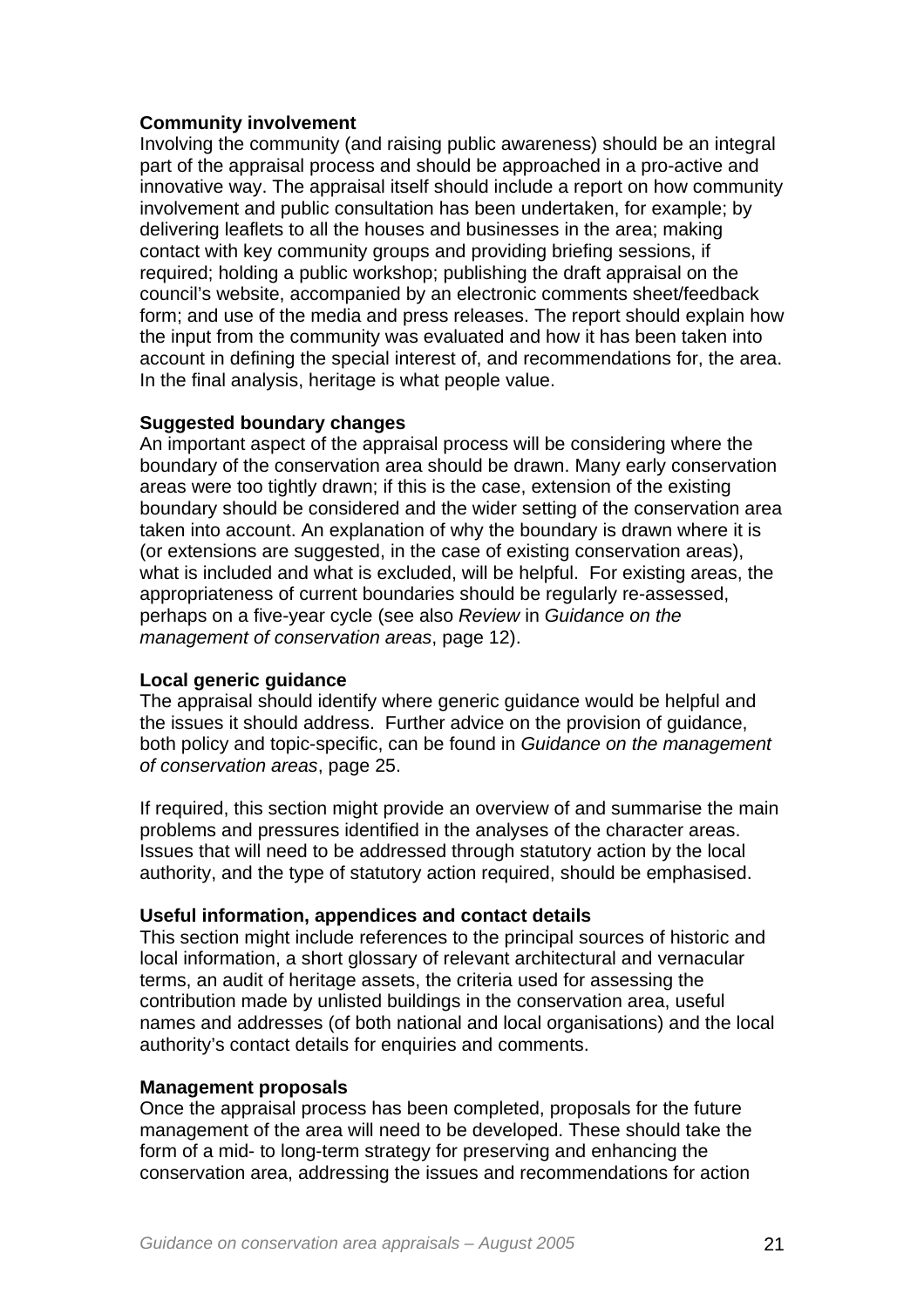arising from the appraisal and identifying any further or detailed work needed for their implementation (further advice on developing a management strategy can be found in *Guidance on the management of conservation areas*, page 14). The strategy should define what policy guidance in the relevant SPD is applicable to the conservation area, set out proposals specific to the area (such as the imposition of an Article 4 direction, or an improvement scheme for the public realm) and suggest a timescale for implementation. Management proposals can usefully form part of the same document as the appraisal, but should be contained in a separate section, not least because they may need to be reviewed and updated more frequently than the appraisal.

## *A summary of the suggested format for a conservation area appraisal is included at appendix 2*

# **NEXT STEPS**

# **Adoption procedures**

Once consultation has been completed and the appraisal and the resulting management proposals have been revised to take account of public responses, they should be adopted formally through the local authority's current internal procedures prior to publication in support of the relevant supplementary planning documents(s) (see *Guidance on the management of conservation areas*, page 7).

Local authorities' standing orders vary, but the process is likely to involve a report by officers to the relevant committee and/or formal endorsement by the council - this will certainly be the case if the appraisal contains recommendations for Article 4 directions, or boundary revisions. The date of formal adoption should be recorded in the final document. The contribution made by consultees and others should be acknowledged. The adopted appraisal should then be published as a printed document and made available on the authority's website. Many authorities find a single A4 summary sheet for each conservation area a useful addition to the full document.

# **Monitoring**

Changes in the appearance and condition of the conservation area should be monitored regularly and action taken promptly to deal with problems as they arise. Ideally, a dated photographic record of the area should be created during the appraisal process, since this provides an invaluable aid to any later enforcement action (see also *Guidance on the management of conservation areas*, page 24). Monitoring should also include following up and publishing information from time to time on the local authority's progress with implementing the proposals included in the management strategy for the area.

#### **Review and updating**

Conservation area character appraisals need to be reviewed regularly, not least because of the requirement in BV 219b for them to be up to date (see *Guidance on the management of conservation areas*, page 4). Ideally,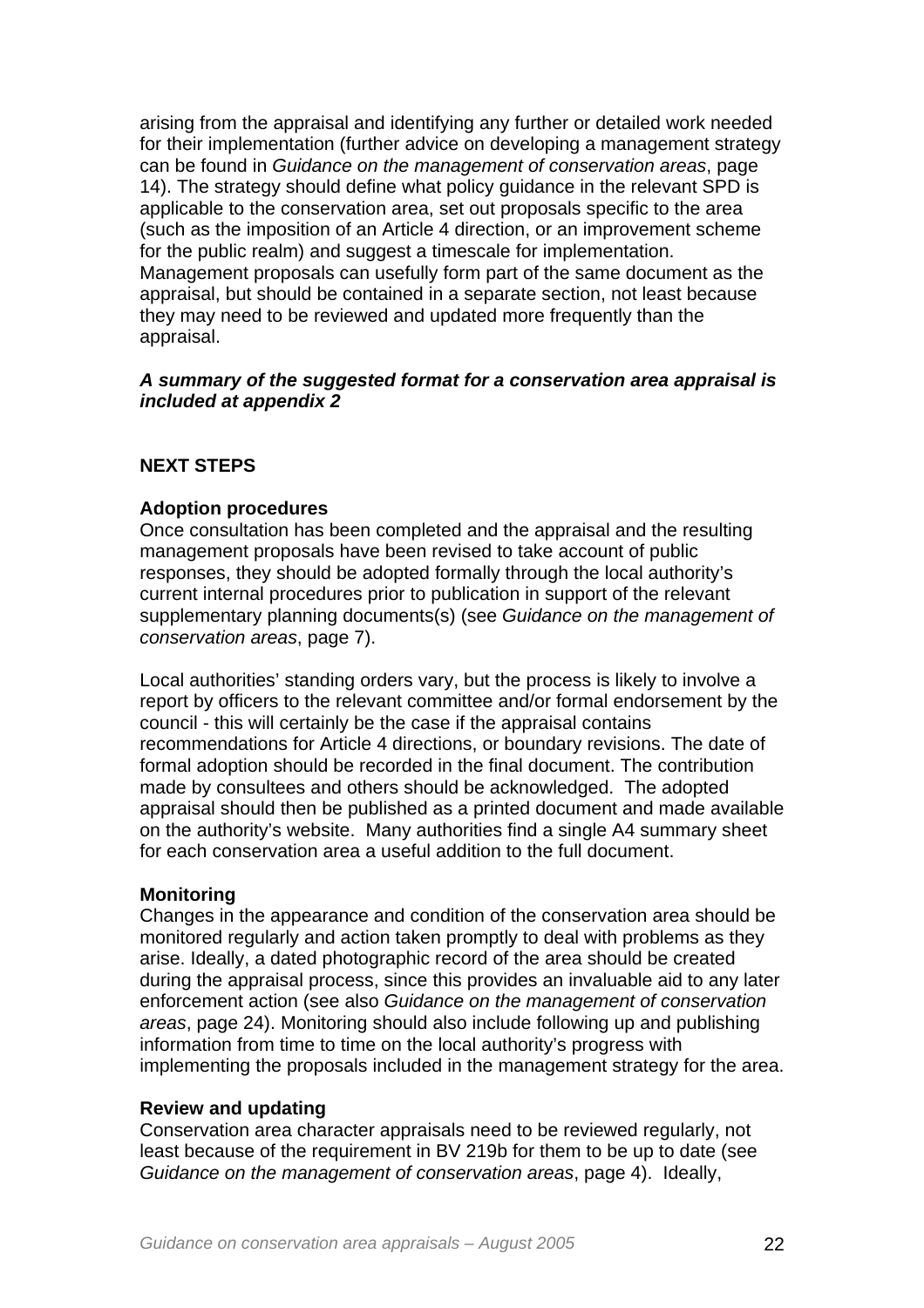existing appraisals should be reviewed every five years. This does not mean starting again from the beginning, especially where there has been little significant change in the area concerned and the existing appraisal is sound.

The character and appearance of most conservation areas, the special interest that warrants designation, generally does not change rapidly (and certainly should not if proper management procedures are in place). The outcome of the five-yearly review might therefore result in an addendum to the existing appraisal, recording what has changed, confirming (or redefining) the special interest that warrants designation, setting out any new recommendations and revising the management strategy. The updated appraisal and related management proposals should be re-adopted by the local authority in support of the relevant SPD.

# **HELM**

*Historic Environment - Local Management* (HELM) has been set up by English Heritage to provide local authorities with the tools they need to manage change in the historic environment with skill and confidence. Training is being provided for councillors and officers in local authorities and government agencies, including planners, highway engineers and land managers. See www.helm.org.uk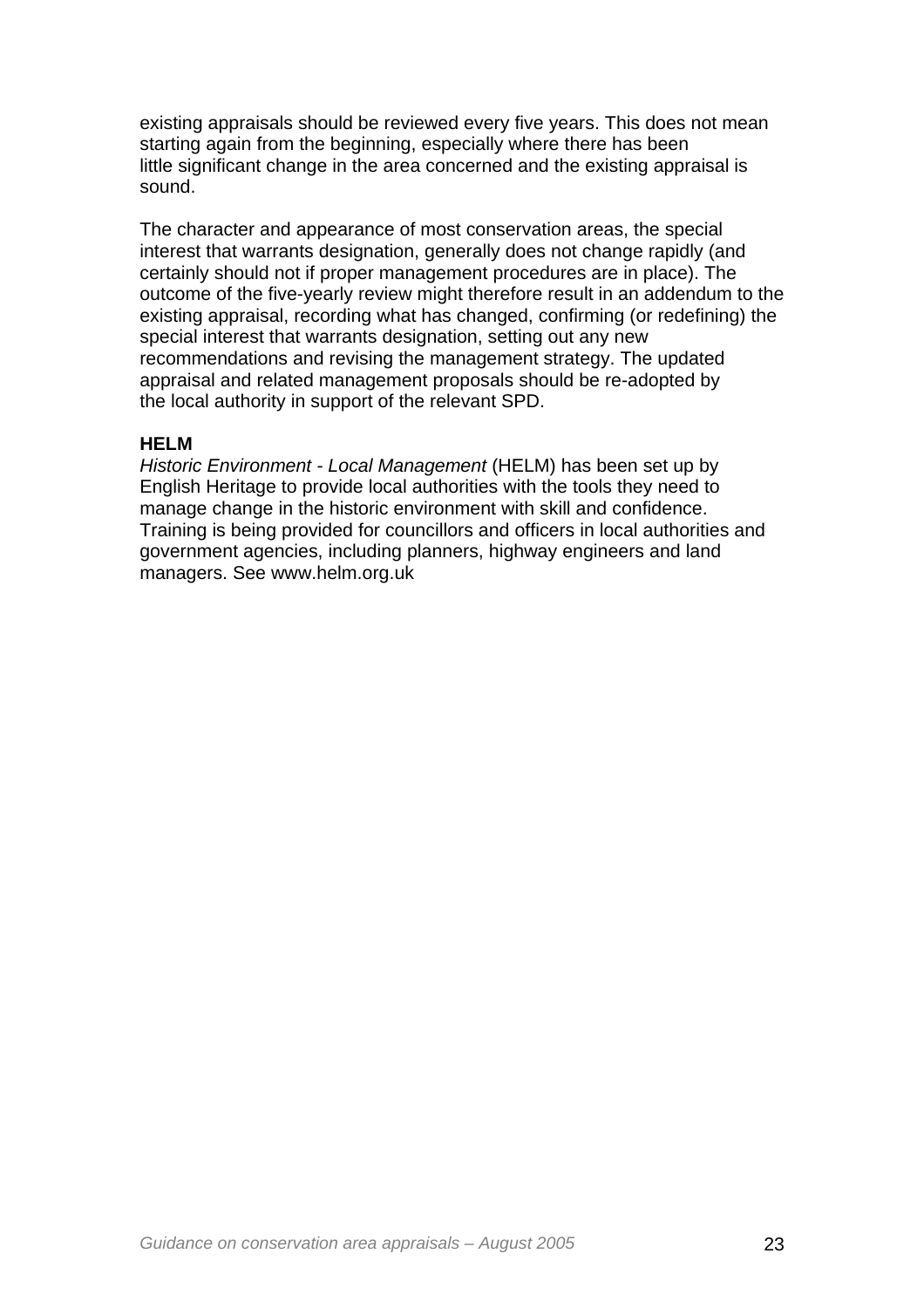# **References and further reading**

For current information, see historic environment section of the Department for Culture, Media and Sport (DCMS)'s website – [www.culture.gov](http://www.culture.gov/).uk

DCMS *Review of heritage protection: The way forward* (interim report)(2004) DCMS and Department for Transport, Local Government and the Regions (DTLR) *Protecting our historic environment: Making the system work better* (2003)

DCMS and DTLR *The Historic Environment: A Force for Our Future* (2001) English Heritage *Power of Place: The Future of the Historic Environment* (2000)

Department of the Environment, Transport and the Regions (DETR) and Commission for Architecture and the Built Environment (CABE) *By Design - Urban design in the planning system: towards better practice* (2000) Department of the Environment (DOE) and Department of National Heritage Planning Policy Guidance (PPG) 15: *Planning and the Historic Environment* (1994)

DOE Planning Policy Guidance 16: *Archaeology and Planning* (1990)

Rippon, S *Historic landscape analysis: Deciphering the countryside* Council for British Archaeology (2004)

Joyce, B, Michell, G and Williams, M *Derbyshire: detail and character* Alan Sutton Publishing Ltd, Stroud ISBN 0 75090737 1 (1996)

Clifford, S and King, A *Local distinctiveness* Common Ground Publications, London ISBN 1 87036411 2 (1993)

HELM: *Your guide to the historic environment*, 2004 (www.helm.org.uk) English Heritage *Understanding Place: Guidance on the management of conservation areas* (2005).

English Heritage *Using Historic Landscape Characterisation* (Jo Dark et al with Lancashire County Council) (2004)

English Heritage/ CABE *Building in context: new development in historic areas* (2001)

Clark, K for English Heritage *Informed Conservation* (2001)

English Heritage *Streets for All* (London, 2000; Regional versions 2005)

CABE *Making design policy work: How to deliver good design through your local development framework* (2005)

English Historic Town Forum *Conservation Area Management - A Practical Guide* (1998)

Cathedral Communications *The Building Conservation Directory* (published annually)

Text prepared for English Heritage by Anna McPherson of The Paul Drury Partnership.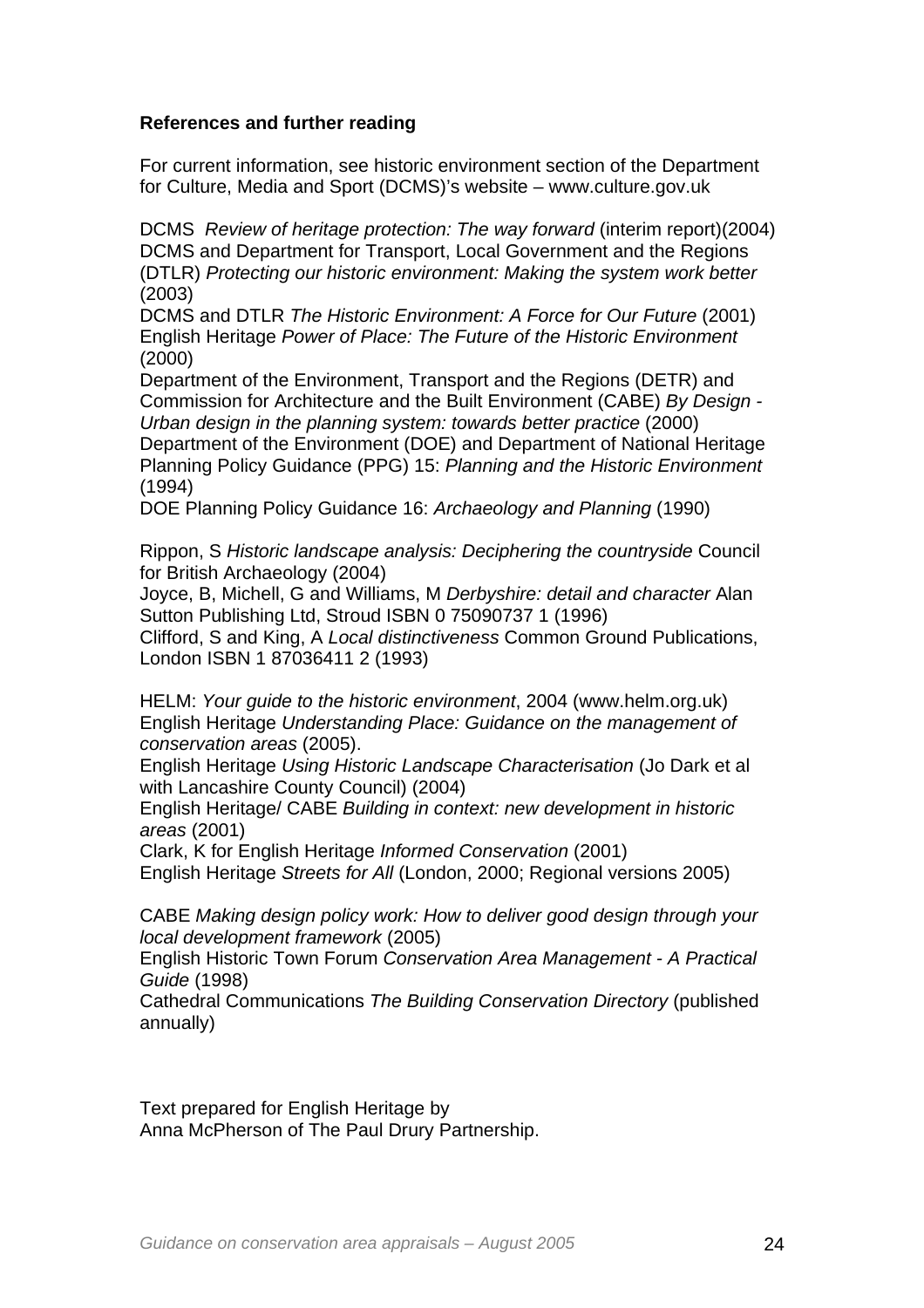# APPENDIX 1

#### **Unlisted buildings in a conservation area**

*When considering the contribution made by unlisted buildings to the special architectural or historic interest of a conservation area, the following questions might be asked*:

- Is the building the work of a particular architect of regional or local note?
- Has it qualities of age, style, materials or any other characteristics which reflect those of at least a substantial number of the buildings in the conservation area?
- Does it relate by age, materials or in any other historically significant way to adjacent listed buildings, and contribute positively to their setting?
- Does it individually, or as part of a group, serve as a reminder of the gradual development of the settlement in which it stands, or of an earlier phase of growth?
- Does it have significant historic association with established features such as the road layout, burgage plots, a town park or a landscape feature?
- Does the building have landmark quality, or contribute to the quality of recognisable spaces, including exteriors or open spaces with a complex of public buildings?
- Does it reflect the traditional functional character of, or former uses within, the area?
- Has it significant historic associations with local people or past events?
- Does its use contribute to the character or appearance of the conservation area?
- If a structure associated with a designed landscape within the conservation area, such as a significant wall, terracing or a minor garden building, is it of identifiable importance to the historic design?

In English Heritage's view, any one of these characteristics could provide the basis for considering that a building makes a positive contribution to the special interest of a conservation area, provided that its historic form and values have not been seriously eroded by unsympathetic alteration.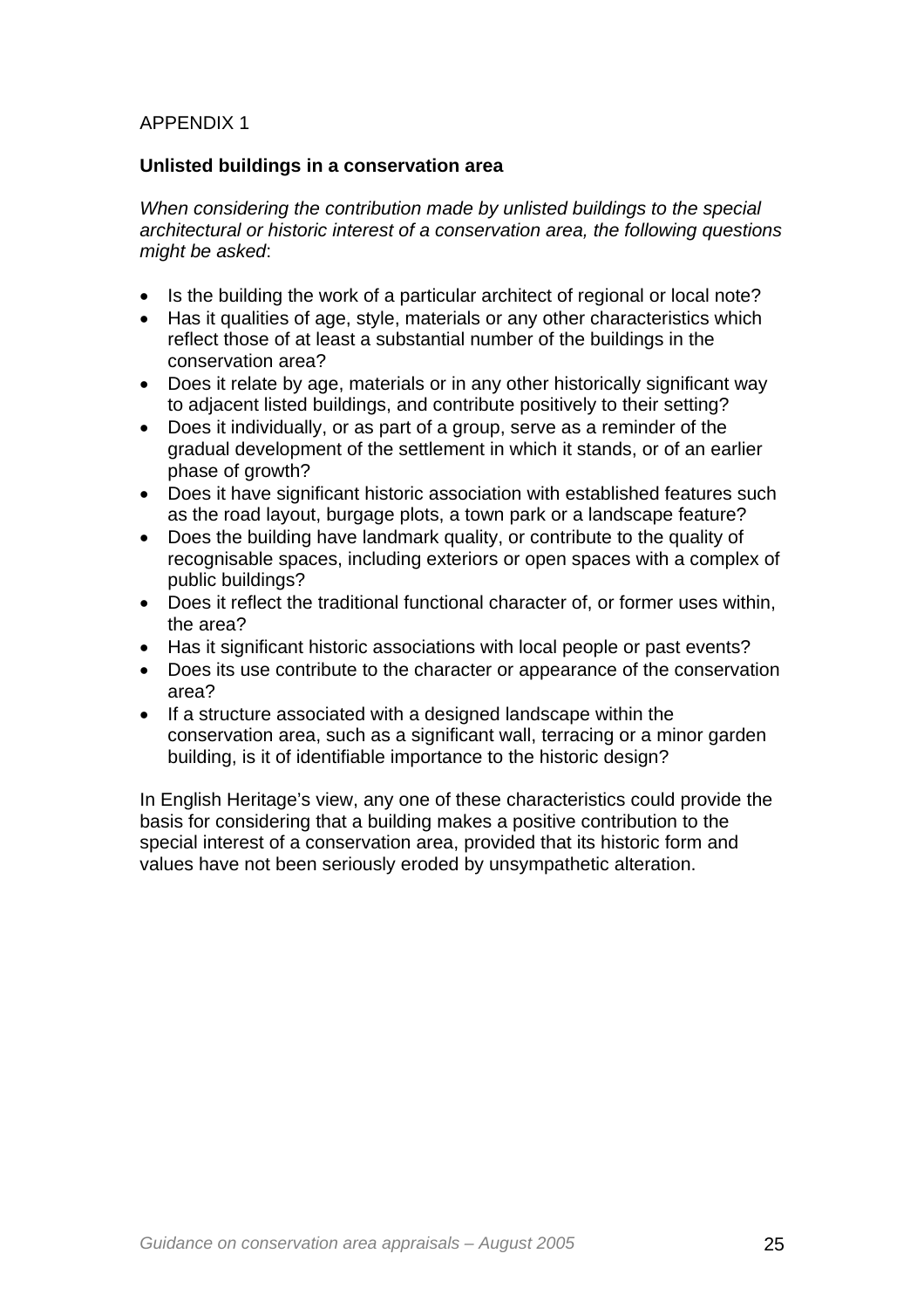# APPENDIX 2

#### *Summary of suggested format for a conservation area appraisal*

**Introduction** (background to the study, scope and structure of the appraisal) **Planning policy framework** (national, regional and local, with reference to the local development framework)

## **Definition (or summary) of special interest**

**Assessment of special interest** - suggested checklist headings:

*Location and setting* 

Location and context, including a conservation area map General character and plan form

Landscape setting (topography and land form; geology; setting of the conservation area and its relationship with the setting/landscape; identification of significant landmarks and panoramas).

#### *Historic development and archaeology*

The origins and historic development of the area

The archaeological significance and potential of the area (including identification of scheduled monuments).

*Spatial analysis* 

Character and interrelationship of spaces within the area Key views and vistas (both out of and into the area; view points)

*Character analysis* 

Definition of character areas or zones - characterisation Activity, prevailing or former uses within the area, and influence of these (and any historic patronage) on the plan form and building types The architectural and historic qualities of the buildings and the contribution they make to the special interest of the area The contribution made by key unlisted buildings (including any recommendations for locally listed buildings)

Local details

Prevalent local and traditional building materials and the public realm An audit of heritage assets (if appropriate)

The contribution made by greenery and green spaces: and ecology/biodiversity value

The extent of loss, intrusion, or damage, ie negative factors The existence of any neutral areas

General condition of the area and built fabric, identification of BARs Problems, pressures (including need for any Article 4 directions), and the capacity for change

**Community involvement** (how the process was undertaken) **Suggested boundary changes** (extensions, deletions, if relevant) **Local generic guidance** 

**Summary of issues** (including need for statutory action) **Useful information, appendices and contact details** 

**Management proposals**/**strategy** (developing a management strategy)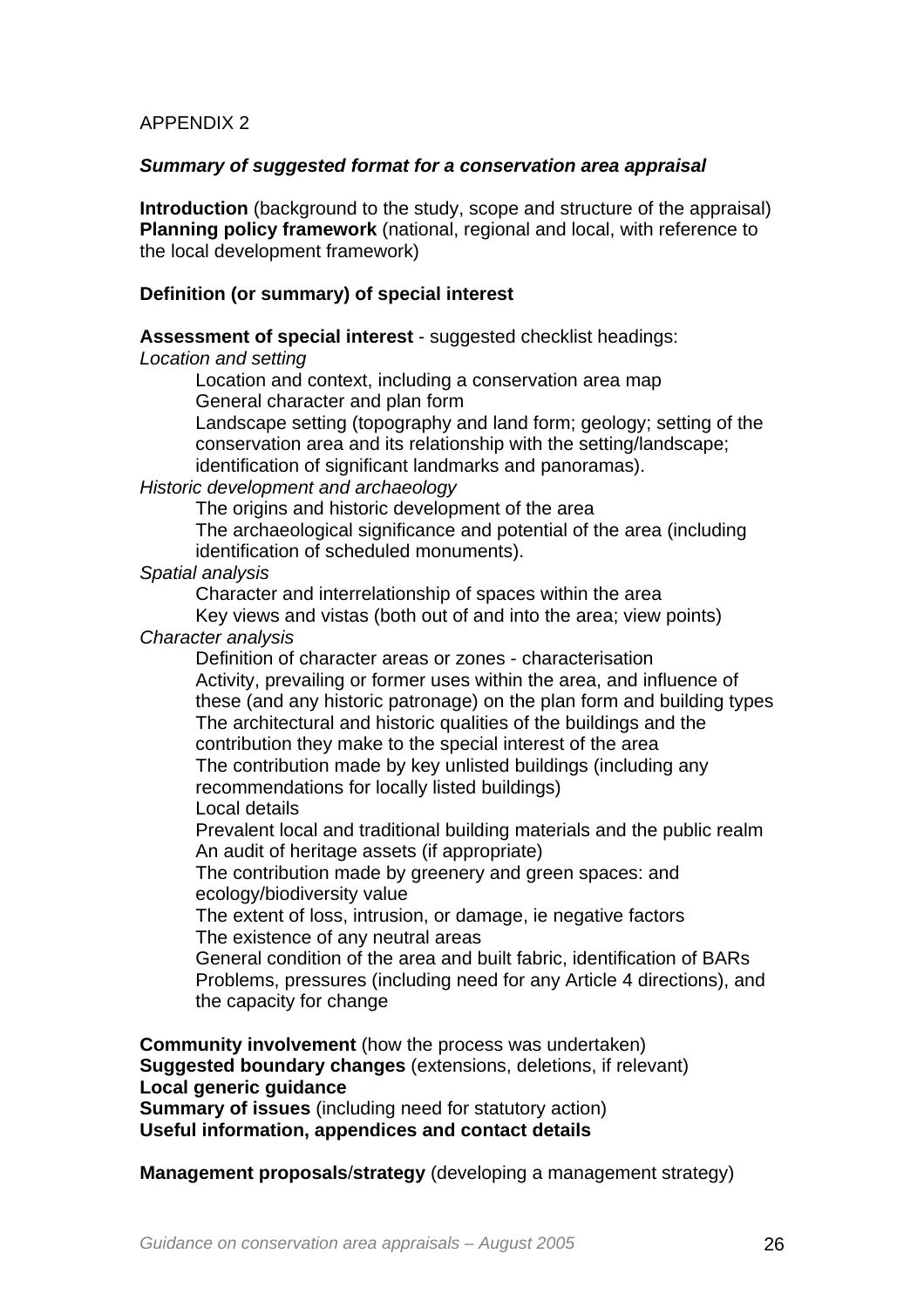# APPENDIX 3

# **GUIDELINES FOR COMMISSIONING CONSERVATION AREA APPRAISALS**

This guidance provides a clear explanation of the importance and benefits of character appraisals, step-by-step advice on how to prepare them, what they should cover, and what the output should be. If consultants are to be commissioned to undertake the work involved, however, it may be helpful to bear the following in mind when writing the tender brief, or specification:

#### **Context**

• Provide background information on the commissioning local authority, its area, number and nature of existing conservation areas, approach to conservation, etc.

#### **Objective of the commission**

• Define the purpose of the character appraisal - why it is being prepared, what the expectations are, the need to involve the local community, how it will be published and used, etc – and if it is to be adopted as a supplementary planning document.

#### **Scope of the work**

- Be specific about the process to be undertaken define the information to be gathered, issues to be considered/addressed (eg apparent need for Article 4 direction(s)), any limitations, etc.
- Emphasise the need for the output to be an *appraisal* that describes, analyses and ascribes value to the character of the area concerned (ie assesses and defines its special interest): it should not just be a factual description of the physical fabric, character areas, etc, linked to historical facts.
- State whether a photographic record is required, eg to provide a baseline for measuring change and monitoring alterations/physical condition.

# **Relevant information and sources**

- Indicate the extent of information likely to be available to the consultants (designation statement, relevant development planning policies, historic Ordnance Survey and/or conservation area maps available, where the HER is held, secondary (and sometimes primary) historical sources, including work already done/published by local groups, design/development briefs relevant to the conservation area, recent/current planning applications, etc), their sources and location.
- Think about particular issues that should be addressed/stressed/are locally sensitive and specify accordingly.

# **Consultation**

• Emphasise the importance of community involvement in the process and buy-in to the outcome. Be specific about how consultation is to be undertaken, who the key stakeholders are, etc.